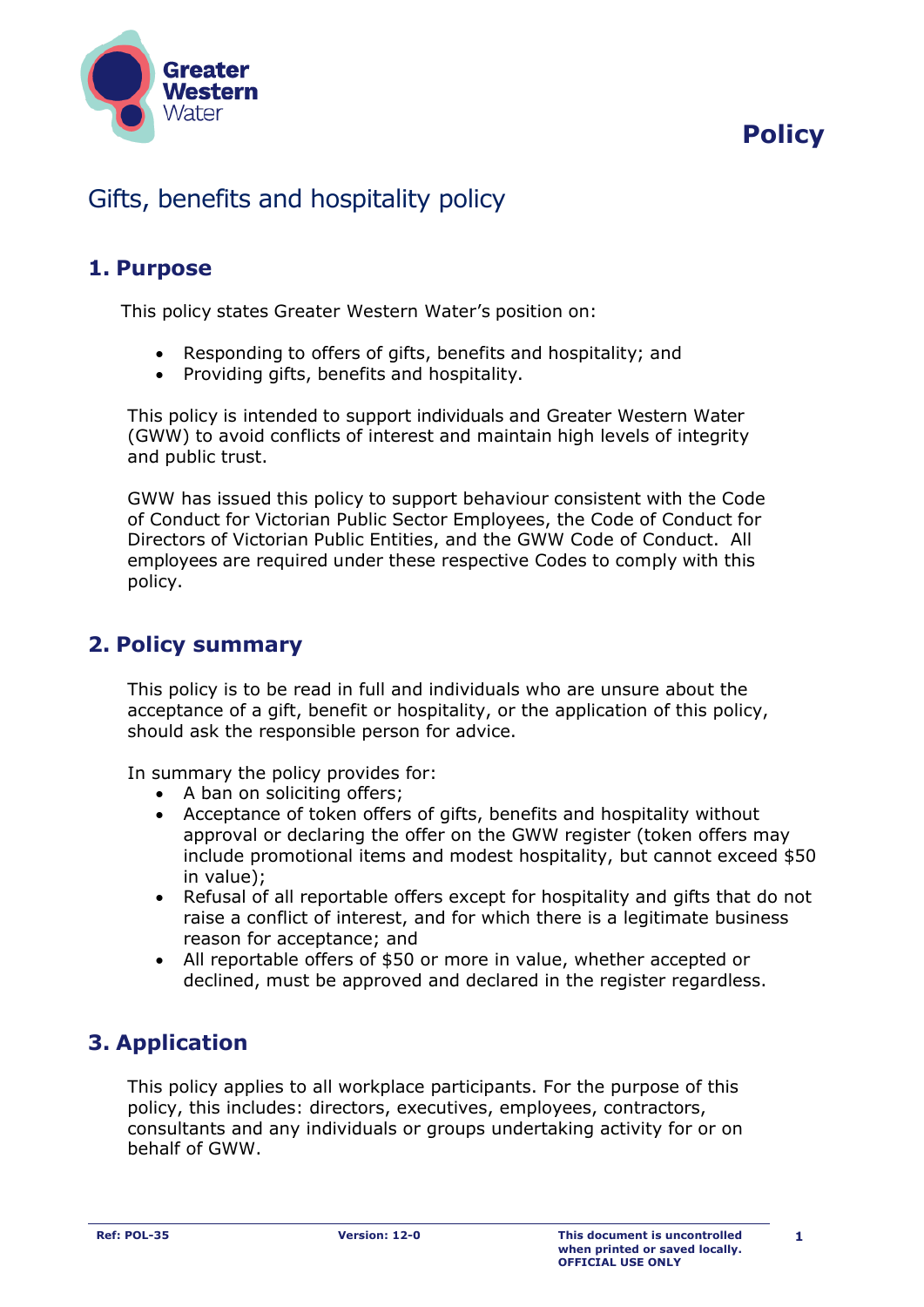



## **4. Policy principles**

This policy has been developed in accordance with requirements outlined in the minimum accountabilities for the management of gifts, benefits and hospitality issued by the Victorian Public Sector Commission.

GWW is committed to and will uphold the following principles in applying this policy:

**Impartiality** – individuals have a duty to place the public interest above their private interests when carrying out their official functions. They will not accept gifts, benefits or hospitality that could raise a reasonable perception of, or actual, bias or preferential treatment. Individuals do not accept offers from those about whom they are likely to make business decisions.

**Accountability** - individuals are accountable for:

- Declaring all reportable offers of gifts, benefits and hospitality;
- Declining reportable offers of gifts, benefits and hospitality, or where an exception applies under this policy, seeking approval to accept the offer; and
- The responsible provision of gifts, benefits and hospitality.

Individuals with direct reports are accountable for overseeing management of their direct reports' acceptance or refusal of reportable gifts, benefits and hospitality, modelling good practice and promoting awareness of gifts, benefits and hospitality policies and processes.

**Integrity**: Individuals strive to earn and sustain public trust through providing or responding to offers of gifts, benefits and hospitality in a manner that is consistent with community expectations. Individuals will refuse any offer that may lead to an actual, perceived or potential conflict of interest.

**Risk-based approach**: GWW through its policies, processes and audit committee, will ensure gifts, benefits and hospitality risks are appropriately assessed and managed. Individuals with direct reports will ensure they are aware of the risks inherent in their team's work and functions and monitor the risks to which their direct reports are exposed.

### **5. Minimum accountabilities**

Under the Instructions supporting the Standing Directions of the Minister for Finance 2016, the Victorian Public Sector Commission has set binding minimum accountabilities for the appropriate management of gifts, benefits and hospitality. These can be found at Schedule A.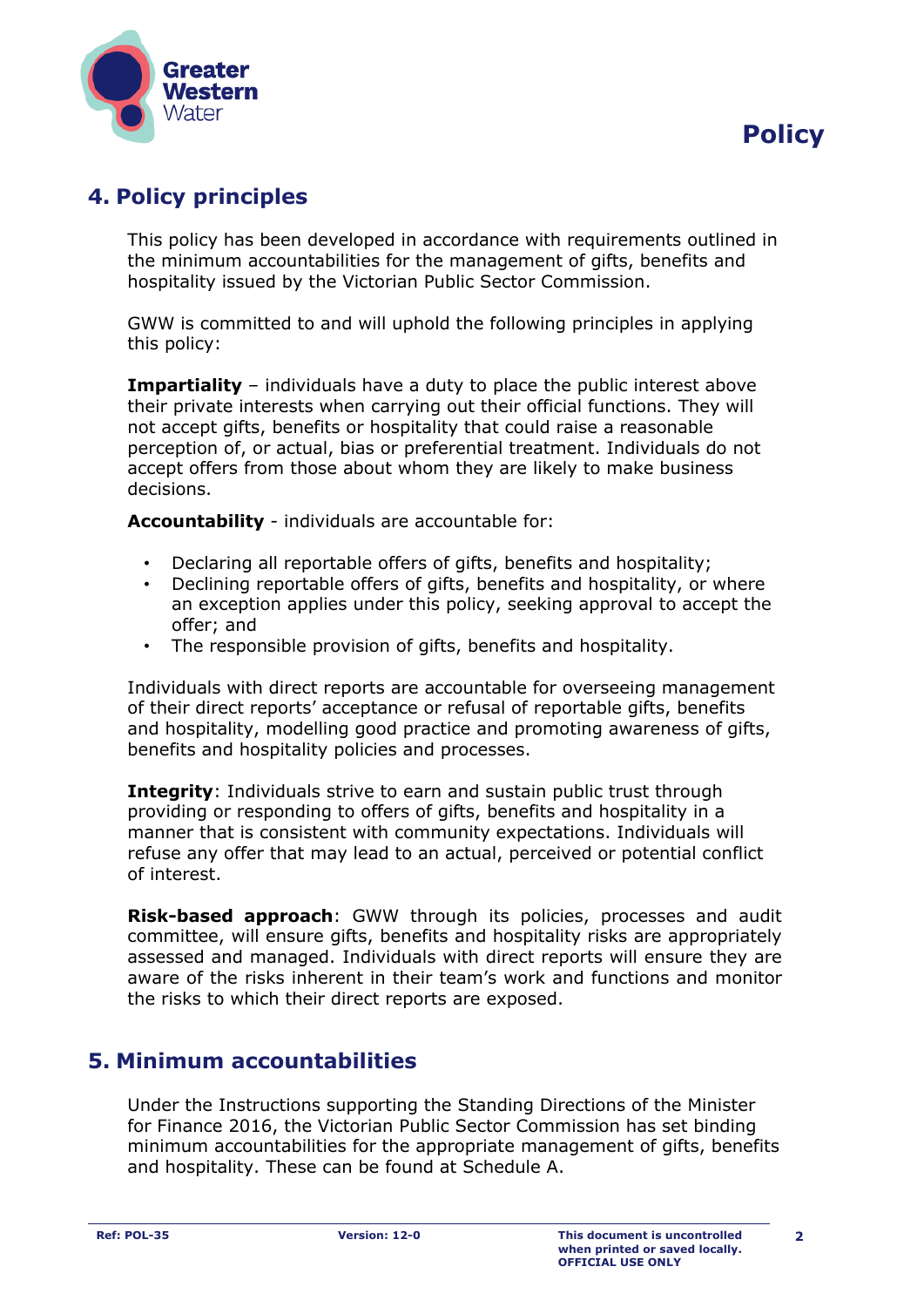

### **6. Definitions**

#### **Business associate**

An individual or body that GWW has, or plans to establish, some form of business relationship with, or who may seek commercial or other advantage by offering gifts, benefits or hospitality.

#### **Benefits**

Benefits include preferential treatment, privileged access, favours or other advantage offered to an individual. They may include invitations to sporting, cultural or social events, access to discounts and loyalty programs and promises of a new job.

The value of benefits may be difficult to define in dollars, but as they are valued by the individual, they may be used to influence the individual's behaviour.

#### **Bribes**

A 'bribe' is an offer of money or other inducement made with the intention to corruptly influence an individual in the performance of their duties. Bribery or attempted bribery is a criminal offence.

#### **Ceremonial gifts**

Ceremonial gifts are official gifts provided as part of the culture and practices of communities and government, within Australia or internationally. Ceremonial gifts are usually provided when conducting business with official delegates or representatives from another organisation, community or foreign government.

Ceremonial gifts are the property of GWW, irrespective of value, and should be accepted by an individual on behalf of GWW. The receipt of ceremonial gifts should be recorded on the register but does not need to be published online.

#### **Conflict of interest**

Conflicts may be:

**Actual**: There is a real conflict between an individual's public duties and private interests.

**Potential**: An individual has private interests that could conflict with their public duties. This refers to circumstances where it is foreseeable that a conflict may arise in future and steps should be taken now to mitigate that future risk.

**Perceived**: The public or a third party could reasonably form the view that an individual's private interests could improperly influence their decisions or actions, now or in the future.

#### **Gifts**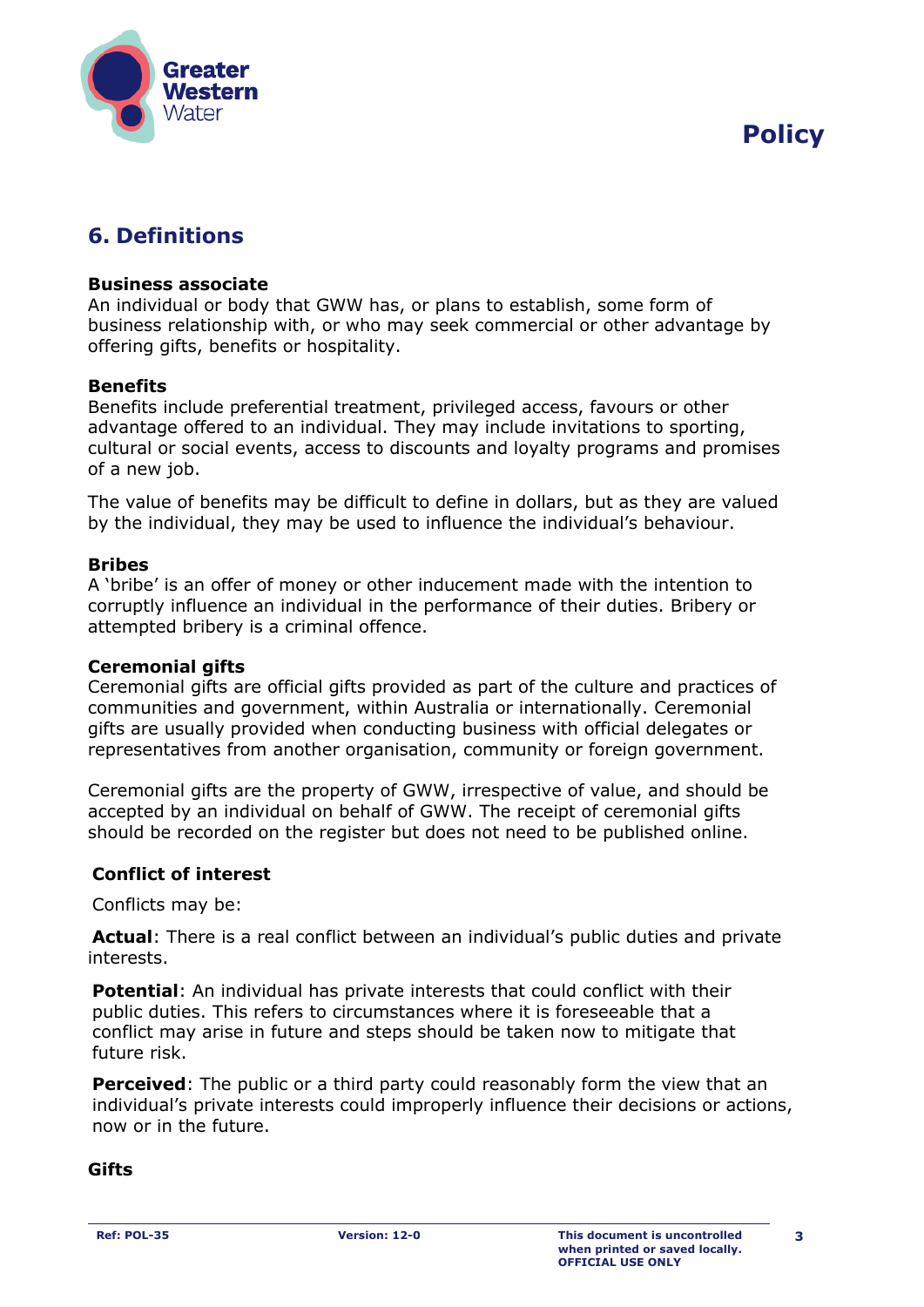



Gifts are free or discounted items or services and any item or service that would generally be seen by the public as a gift. These include items of high value (e.g. artwork, jewellery, or expensive pens), low value (e.g. small bunch of flowers), consumables (e.g. chocolates) and services (e.g. painting and repairs). Fundraising by public sector organisations that is consistent with relevant legislation and any government policy is not prohibited under the minimum accountabilities.

#### **Hospitality**

Hospitality is the friendly reception and entertainment of guests. Hospitality may range from light refreshments at a business meeting to expensive restaurant meals and sponsored travel and accommodation.

#### **Legitimate business benefit**

A gift, benefit or hospitality may have a legitimate business benefit if it furthers the conduct of official business or other legitimate goals of GWW, the public sector or the State.

### **Public official**

Public official has the same meaning as section 4 of the Public Administration Act 2004 and includes public sector employees, statutory office holders and directors of public entities.

#### **Public register**

A public register is a record, preferably digital, of a subset of the information contained in a register, for publication as required by the minimum accountabilities. Guidance regarding the information that should be published is provided in the [Victorian Public Sector Commission Policy Guide](https://vpsc.vic.gov.au/html-resources/gifts-benefits-hospitality-policy-guide/) (Policy Guide).

#### **Register**

A register is a record, preferably digital, of all declarable gifts, benefits and hospitality. Guidance regarding the information that should be recorded is provided in the Policy Guide.

#### **Responsible person**

The 'responsible person' is the person whom the individual:

- Notifies of any gift offers they receive; and
- Seeks advice from about this policy, and how to comply with it.

|                          | Responsible person |
|--------------------------|--------------------|
| Individual               | Line manager       |
| Board<br>member or<br>MD | Chair              |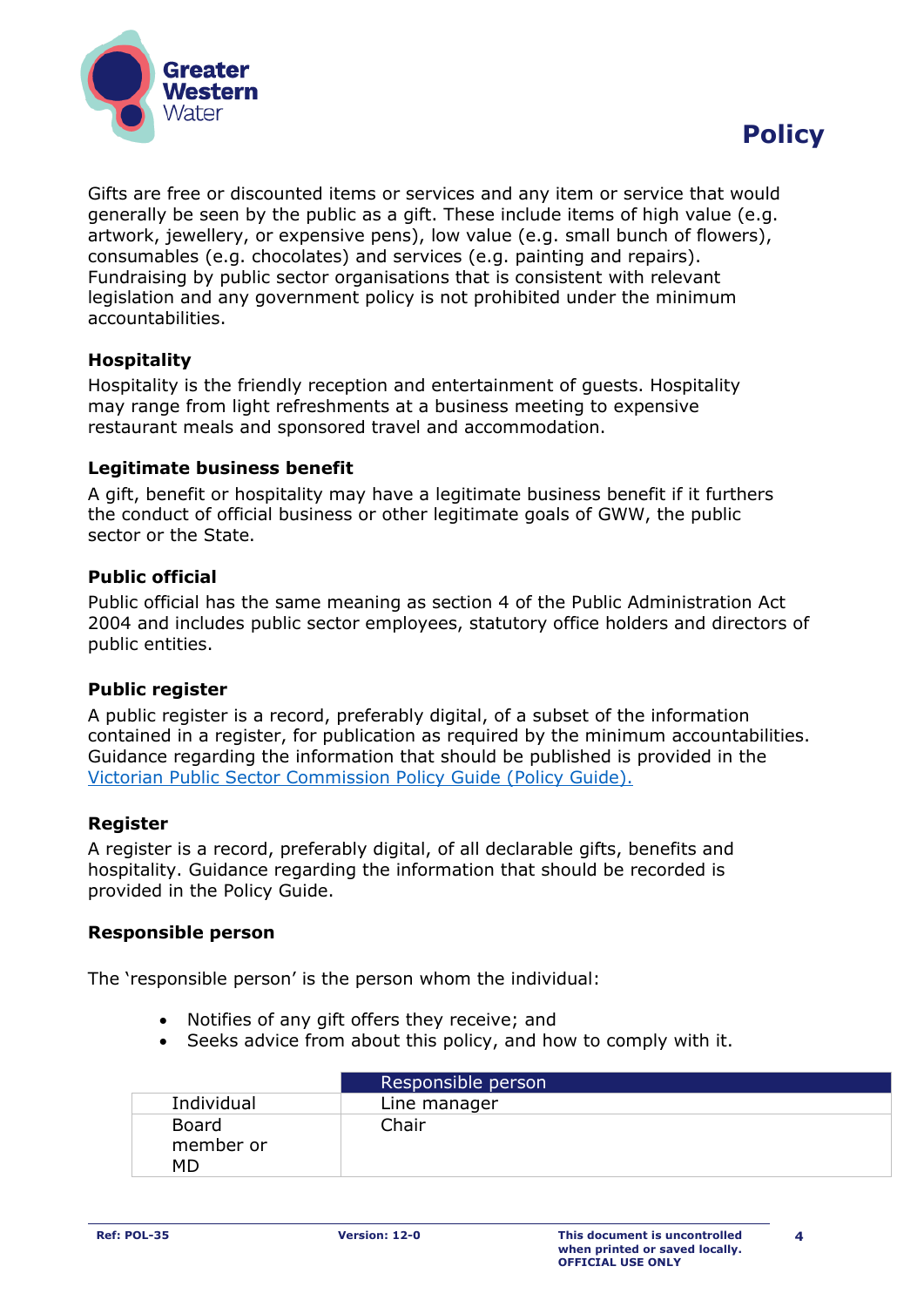

| hair | Chair<br>Deputy |  |
|------|-----------------|--|
|------|-----------------|--|

### **Token offer**

A token offer is a gift, benefit or hospitality that is of inconsequential or trivial value to both the person making the offer and the recipient (such as basic courtesy). The minimum accountabilities state that token offers cannot be worth more than \$50.

#### **Reportable offer**

A reportable offer is a gift, benefit or hospitality that is, or may be perceived to be by the recipient, the person making the offer or by the wider community, of more than inconsequential value or is of cultural, historic or other significance. Without limiting this, all offers worth more than \$50 are reportable offers and must be recorded on the gift, benefit and hospitality register.

### **7. Management of offers of gifts, benefits and hospitality**

This section sets out the process for accepting, declining and recording offers of gifts, benefits and hospitality. Any exceptions to this process must have the prior written approval of the responsible person.

### **Conflict of interest and reputational risks**

When deciding whether to accept an offer, Individuals should first consider if the offer could be perceived as influencing them in performing their duties, or lead to reputational damage. The more valuable the offer, the more likely that a conflict of interest or reputational risk exists.

### **Figure 1. GIFT test**

This table is a useful tool when considering how to respond to a gift offer.

| G | Giver     | Who is offering the gift, benefit or hospitality and what is their<br>relationship to me?                                                                                                      |  |  |  |  |
|---|-----------|------------------------------------------------------------------------------------------------------------------------------------------------------------------------------------------------|--|--|--|--|
|   |           | Does my role require me to select contractors, award grants,<br>regulate industries or determine government policies? Could<br>the person or organisation benefit from a decision I make?      |  |  |  |  |
|   | Influence | Are they seeking to gain an advantage or influence my<br>decisions or actions?                                                                                                                 |  |  |  |  |
|   |           | Has the gift, benefit or hospitality been offered to me publicly<br>or privately? Is it a courtesy or a token of appreciation or<br>valuable reportable offer? Does its timing coincide with a |  |  |  |  |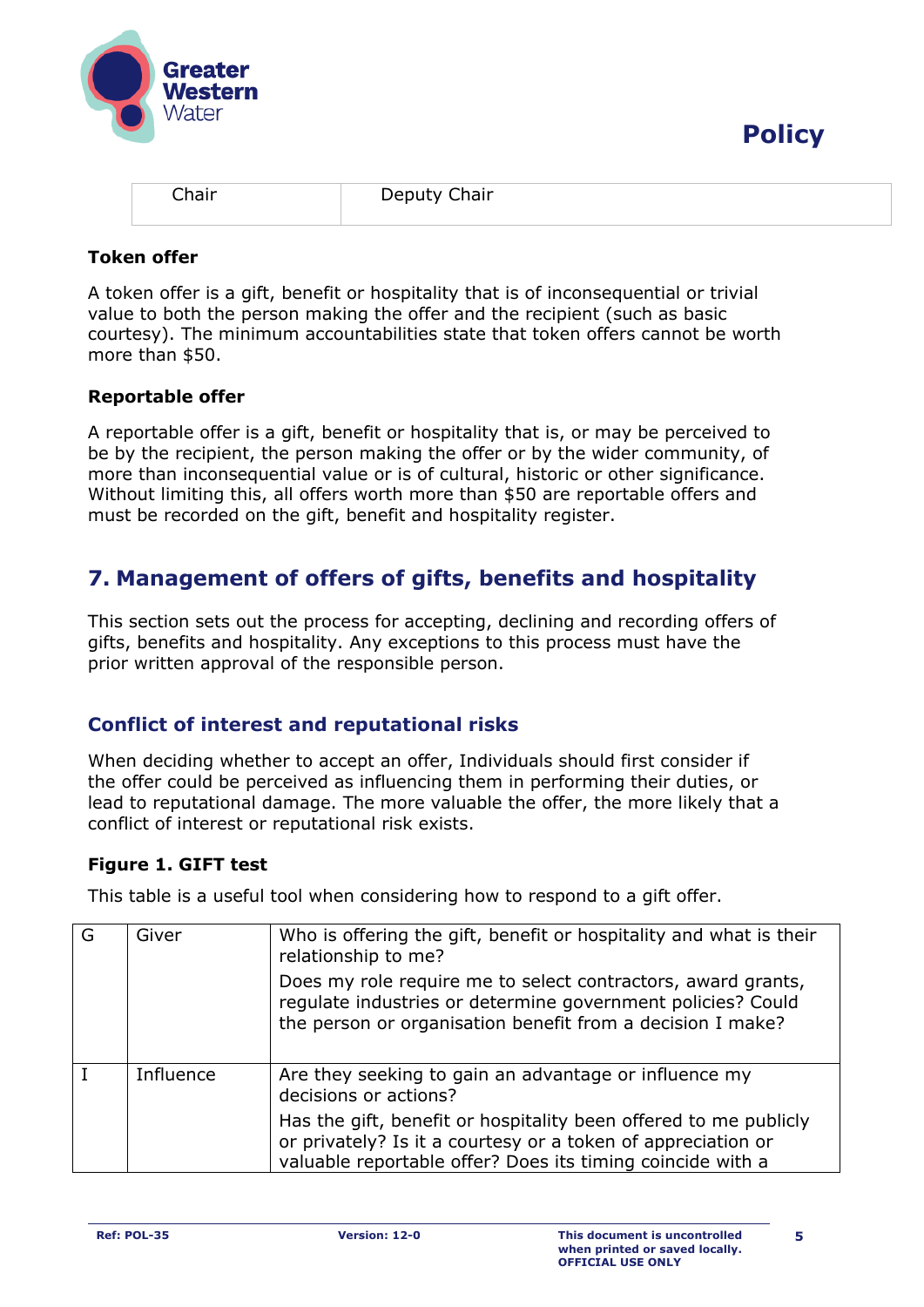

|   |        | decision I am about to make or my endorsement of a product<br>or service?                                                                                                                                    |
|---|--------|--------------------------------------------------------------------------------------------------------------------------------------------------------------------------------------------------------------|
| F | Favour | Are they seeking a favour in return for the gift, benefit or<br>hospitality?                                                                                                                                 |
|   |        | Has the gift, benefit or hospitality been offered honestly? Has<br>the person or organisation made several offers over the last 12<br>months? Would accepting it create an obligation to return a<br>favour? |
|   | Trust  | Would accepting the gift, benefit or hospitality diminish public<br>trust?                                                                                                                                   |
|   |        | How would the public view acceptance of this gift, benefit or<br>hospitality? What would my colleagues, family, friends or<br>associates think?                                                              |

### **Requirement for refusing offers**

Individuals should consider the GIFT test at Figure 1 and the requirements below to help decide whether to refuse an offer. Individuals must refuse offers:

- Likely to influence them, or be perceived to influence them, in the course of their duties or that raise an actual, potential or perceived conflict of interest;
- Could bring them, GWW or the public sector into disrepute;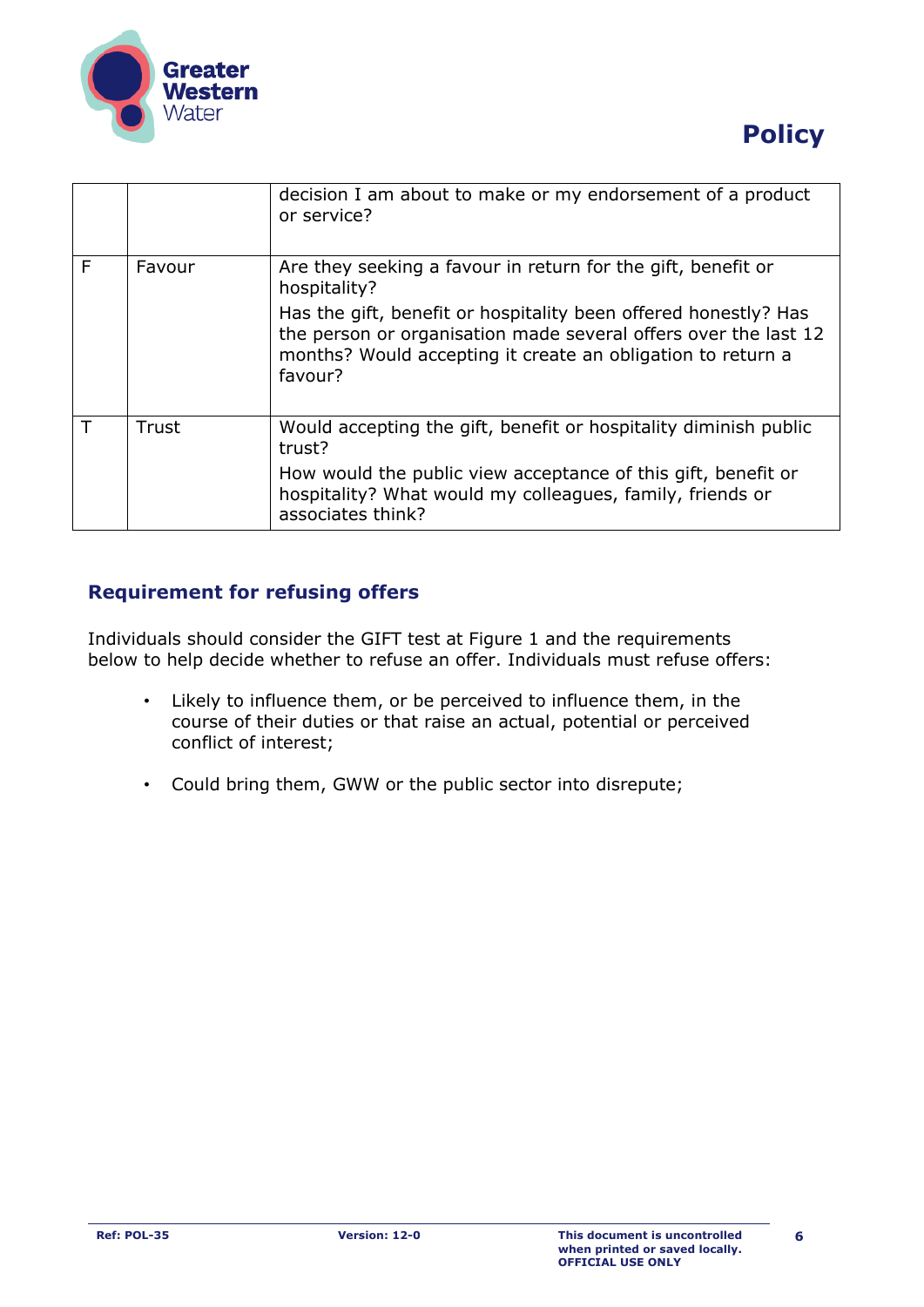



- Made by a person or organisation about which they will likely make or influence a decision (this also applies to processes involving grants, sponsorship, regulation, enforcement or licensing), particularly offers:
	- Made by a current or prospective supplier;
	- Made during a procurement or tender process by a person or organisation involved in the process; or
	- Likely to be a bribe or inducement to make a decision or act in a particular way;
- That extend to their relatives or friends;
- Of money, or used in a similar way to money, or something easily converted to money;
- Where, in relation to hospitality and events, the organisation will already be sufficiently represented to meet its business needs. The number of individuals attending an event will be limited in accordance with consultation with the responsible person under this policy;
- Where acceptance could be perceived as endorsement of a product or service, or acceptance would unfairly advantage the sponsor in future procurement decisions;
- Made by a person or organisation with a primary purpose to lobby Ministers, Members of Parliament or public sector organisations; or
- Made in secret.

If an individual considers they have been offered a bribe or inducement, the offer must be reported to the Chief Financial Officer (who should report any criminal or corrupt conduct to Victoria Police or the Independent Broad-based Anti-corruption Commission).

### **Token offers**

A token offer may include promotional items such as pens and note pads, and modest hospitality that would be considered a basic courtesy, such as light refreshments during a meeting.

The minimum accountabilities state that token offers cannot be worth more than \$50.

Individuals may generally accept token offers without approval or declaring the offer on GWW's register, as long as the offer does not create a conflict of interest or lead to reputational damage.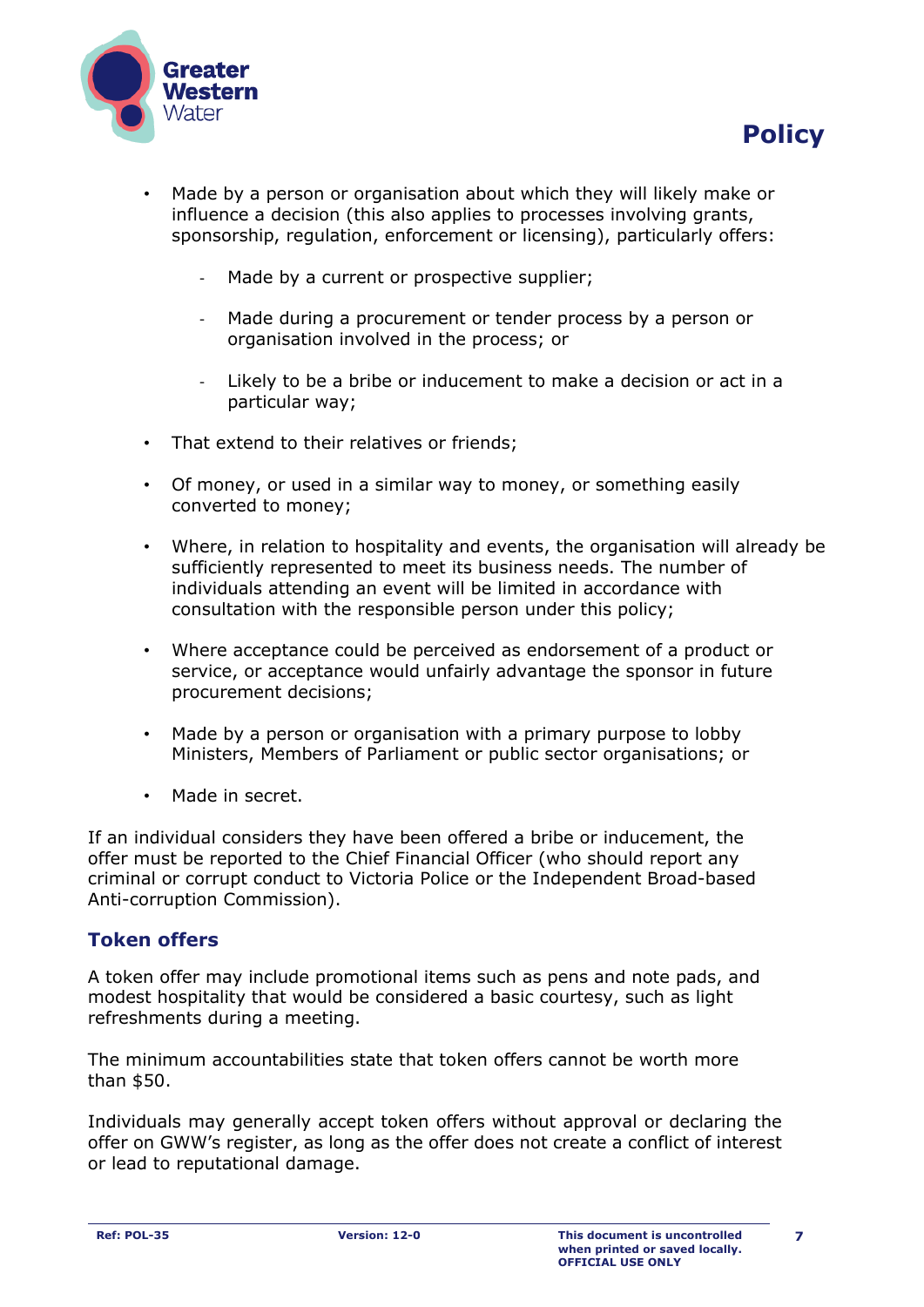

### **Reportable offers**

Individuals can only accept reportable offers if they have a legitimate business benefit. All accepted reportable offers must be approved in writing by the relevant responsible person, recorded in the gifts, benefits and hospitality register and be consistent with the following requirements:

- It does not raise an actual, potential or perceived conflict of interest or have the potential to bring the Individual, GWW or the public sector into disrepute; and
- There is a legitimate business reason for acceptance. It is offered in the course of the individual's official duties, relates to the individual's responsibilities and has a benefit to GWW, the public sector or the State.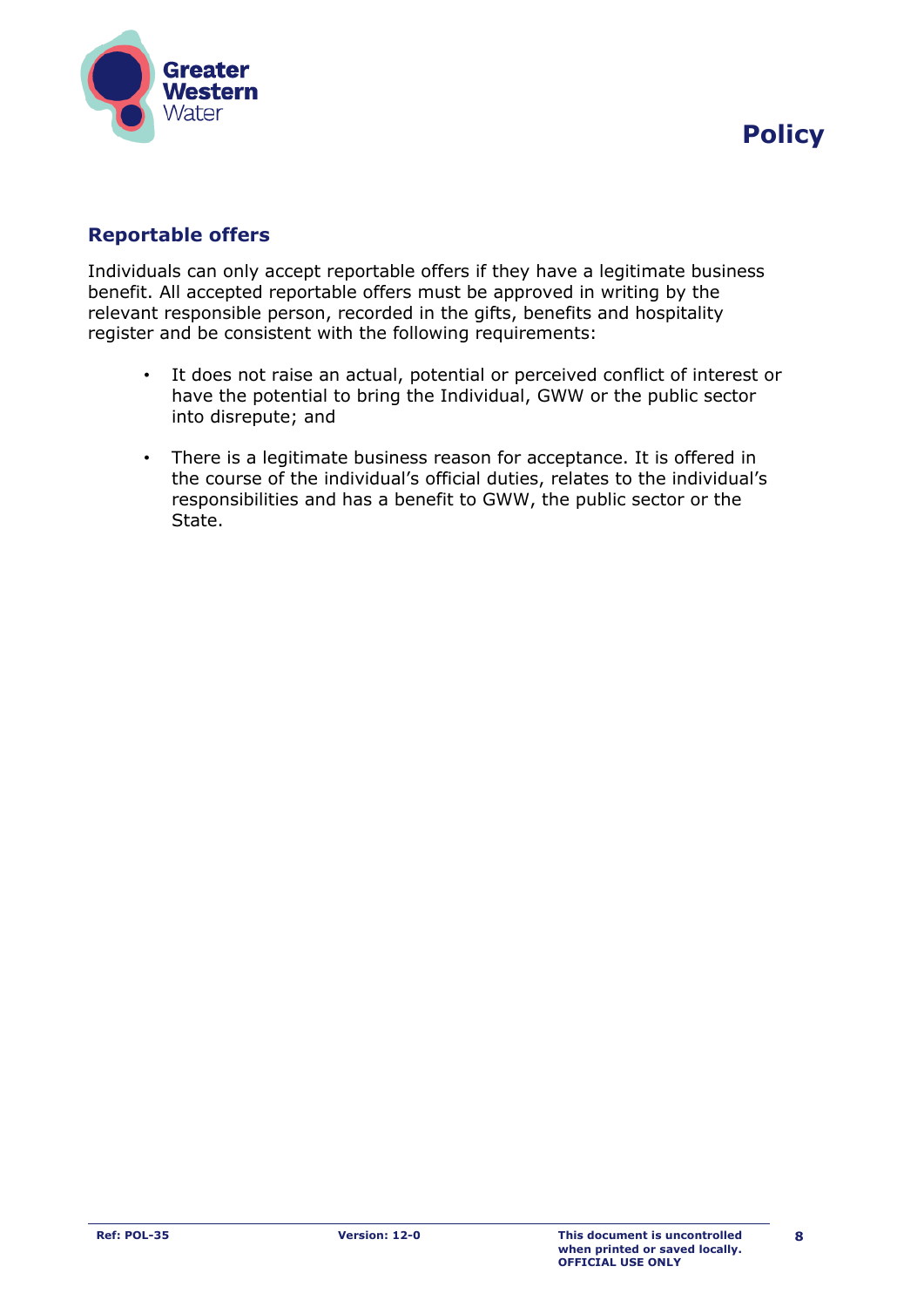



Individuals may be offered a gift or hospitality where there is no opportunity to seek written approval from the responsible person prior to accepting. For example, they may be offered a wrapped gift that they later identify as being a reportable gift. In these cases, the Individual must seek approval from the responsible person within five business days.

Where the gift would likely bring an Individual or GWW into disrepute, GWW should return the gift. If accepting the gift represents a conflict of interest for the Individual, the Individual should either return the gift or transfer ownership to GWW to mitigate this risk.

GWW allows conference organisers to pay the costs for a staff member to present at a conference in their area of expertise including flights, accommodation, meals and conference admission.

### **Recording reportable offers of gifts, benefits and hospitality**

All reportable offers, whether accepted or declined, must be recorded in GWW's gifts, benefits and hospitality register. The business reason for accepting the reportable offer must be recorded in the register with sufficient detail to link the acceptance to the individual's work functions and benefit to GWW, the public sector or State.

Individuals should consider the following examples of acceptable and unacceptable levels of detail to be included in GWW's register when recording the business reason:

### **Unacceptable**

- "Networking"
- "Maintaining stakeholder relationships"

### **Acceptable**

- "Individual is responsible for evaluating and reporting on the outcomes of GWW's sponsorship of Event A. Individual attended Event A in an official capacity and reported back to GWW on the event".
- "Individual presented to a visiting international delegation. The delegation presented the individual with a cultural item worth an estimated \$200. Declining the gift would have caused offence. The gift was accepted on behalf of GWW".

### **Reportable Gift Offers**

An individual who is offered a reportable gift must, regardless of whether the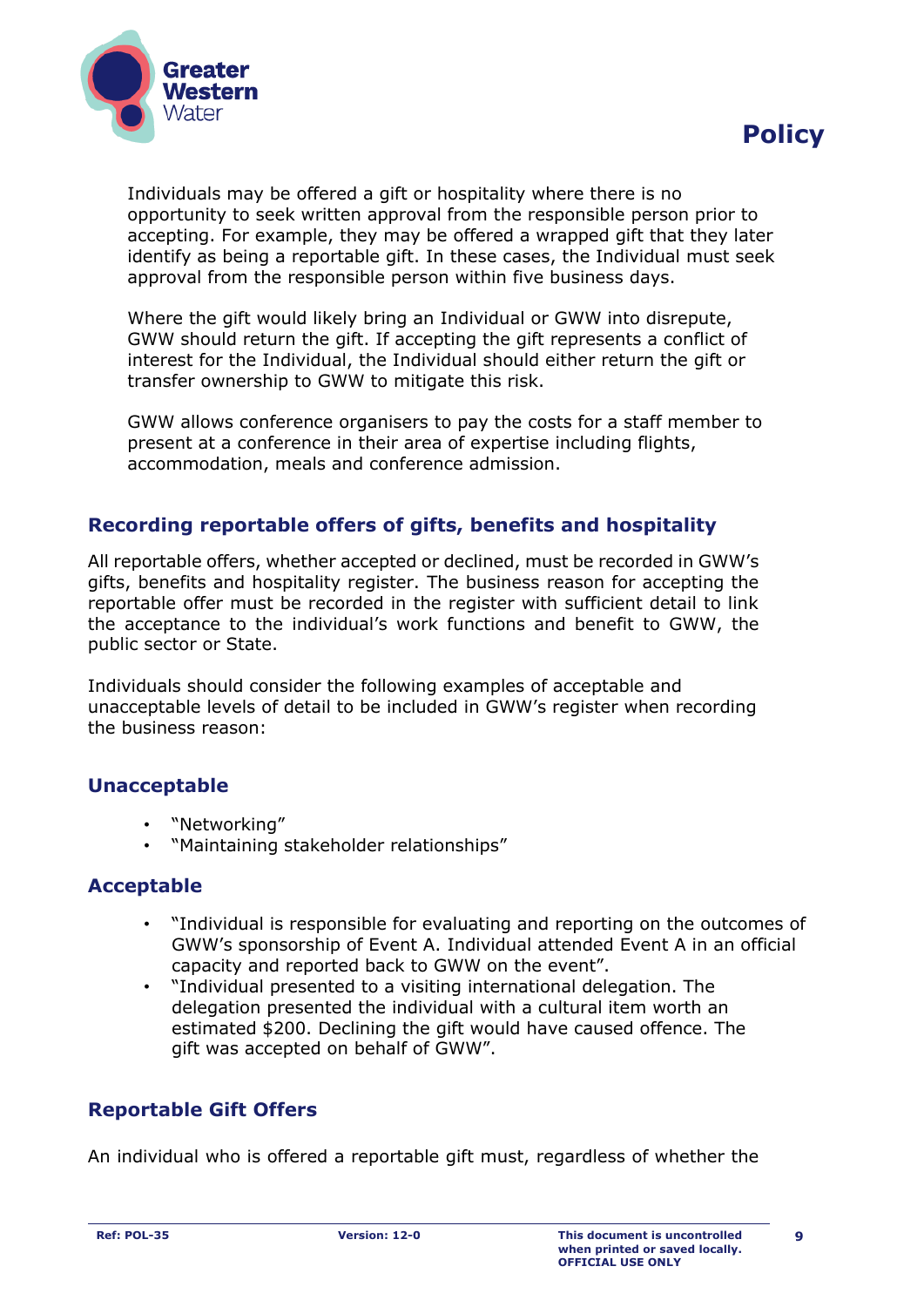



gift is accepted:

- Verbally disclose the offer to the responsible person as soon as practicable; and
- Within five working days of the offer, sign and lodge a properly completed gift offer declaration form.

A gift offer must not be accepted if it is a prohibited gift.

### **Ownership of gifts offered to Individuals**

Reportable gifts with a legitimate business benefit that have been accepted by an individual for their work or contribution may be retained by the individual where the gift is not likely to bring them or GWW into disrepute, and where their manager has provided written approval.

Individuals must transfer to a GWW official gifts or any gift of cultural significance or significant value. An individual who accepts a reportable gift does so on behalf of GWW. GWW is the owner of the gift.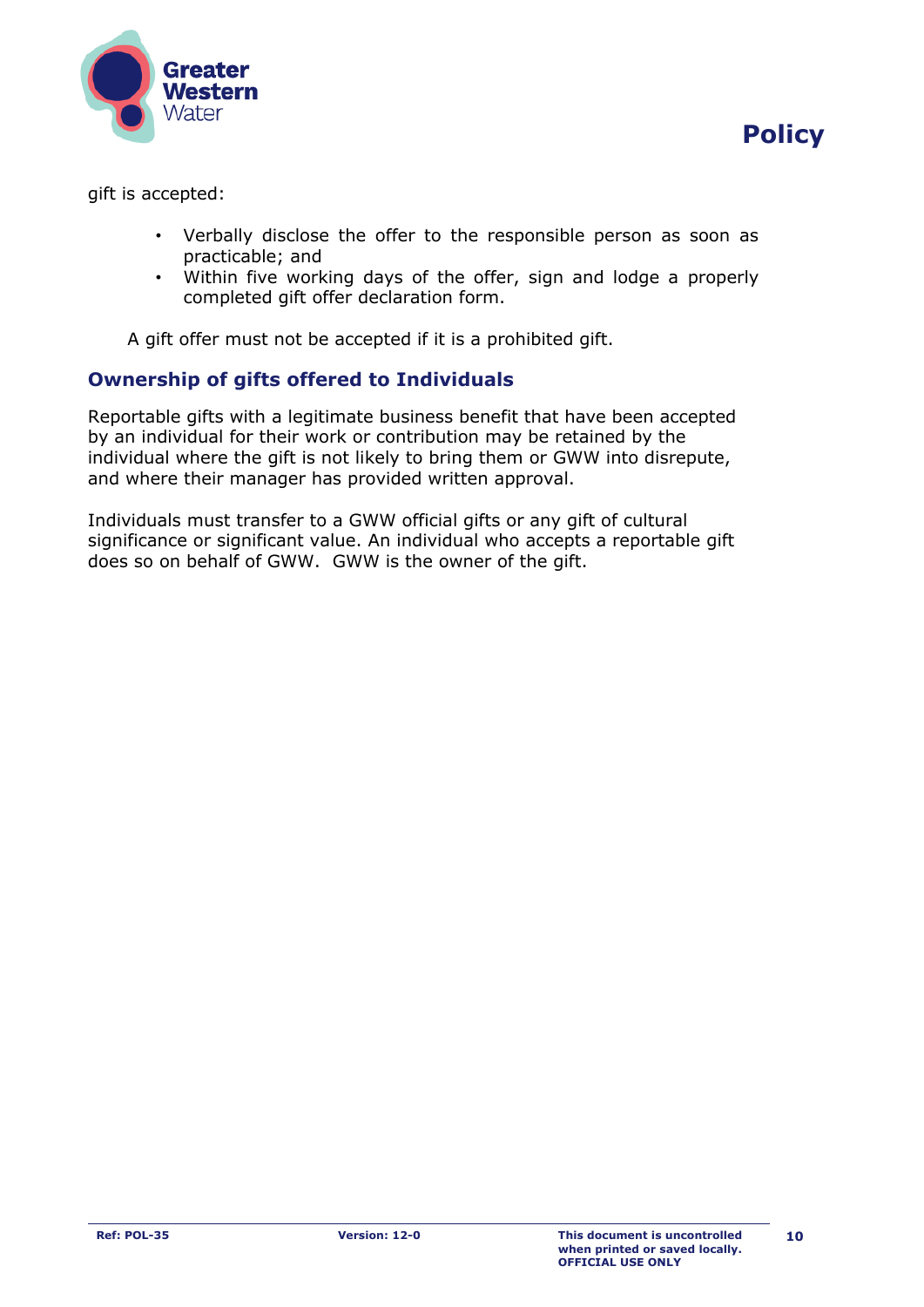



GWW encourages gifts such as food hampers to be auctioned to staff with the proceeds donated to charity.

Access to the gifts, benefits and hospitality register is restricted to relevant persons within GWW, and will be maintained by the Corporate Secretary.

GWW's Risk Management and Audit Committee will receive a report at least annually on the administration and quality control of the gifts, benefits and hospitality policy, processes and register. The report will include analysis of GWW's gifts, benefits and hospitality risks (including multiple offers from the same source and offers from business associates), risk mitigation measures and any proposed improvements.

The public register will contain a subset of the information detailed in GWW's internal register.

GWW will ensure compliance with the *Privacy and Data Protection Act 2014* when collecting, using, and disclosing personal information in relation to gift offers (token and reportable). This includes ensuring that:

- Identifying information is deleted from the copy of the gifts register that is published on GWW's external website, and
- A Privacy collection statement gift offers will be published on GWW's website.

GWW does not require staff to record token offers or sustenance (light food and drink with business meetings, such as juice and sandwiches).

### **Repeat Offers of Gifts**

Receiving multiple offers (token or reportable) from the same person or organisation can generate a stronger perception that the person or organisation could influence you. Individuals should refuse repeat offers from the same source if they create a conflict of interest or may lead to reputational damage. Individuals should also consider whether the cumulative value of repeat token offers (or the perception that they might influence the recipient) may result in the offers becoming reportable offers.

### **Hospitality provided by Victorian public sector organisations**

Victorian public sector organisations may provide hospitality to stakeholders, as part of their functions. When offered hospitality by a Victorian public sector organisation, Individuals should consider the requirements of the minimum accountabilities.

Accepted hospitality offered by a Victorian public sector organisation as part of official business does not need to be declared or reported, where the reason for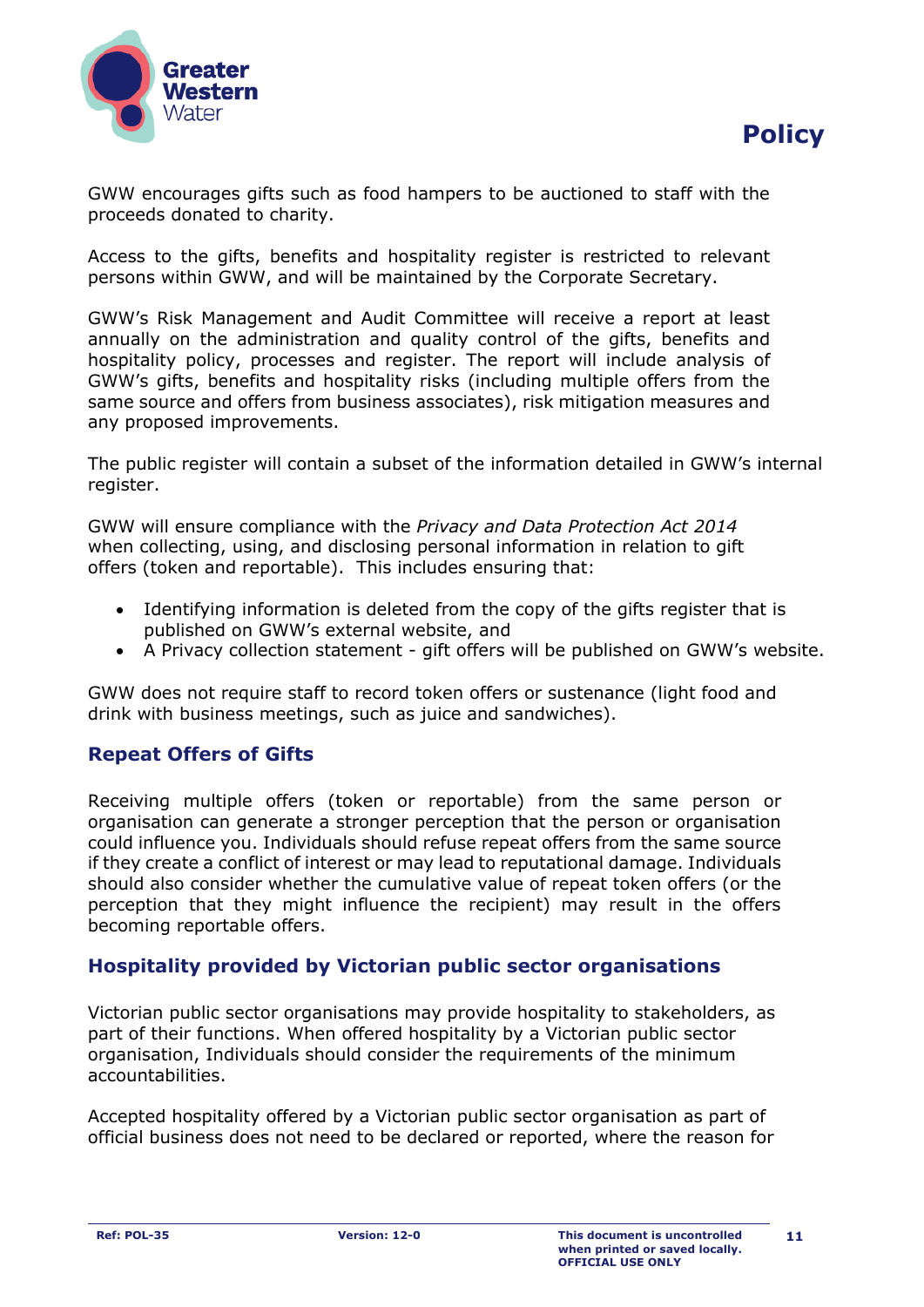



the individual's attendance is consistent with GWW's functions and objectives and with the individual's role.

### **Hospitality and conference tickets provided by organisations of which GWW is a member**

Hospitality and conference/function tickets may be provided by membershipbased organisations (e.g. VicWater, WSAA, CEDA), for functions hosted by them to their member organisations, generally or specifically for certain attendees, eg presenters. Accepted hospitality or conference/function tickets offered by organisations of which GWW is a paid member do not need to be declared or reported, where the individual's attendance is consistent with GWW's functions and objectives, and the individual's role.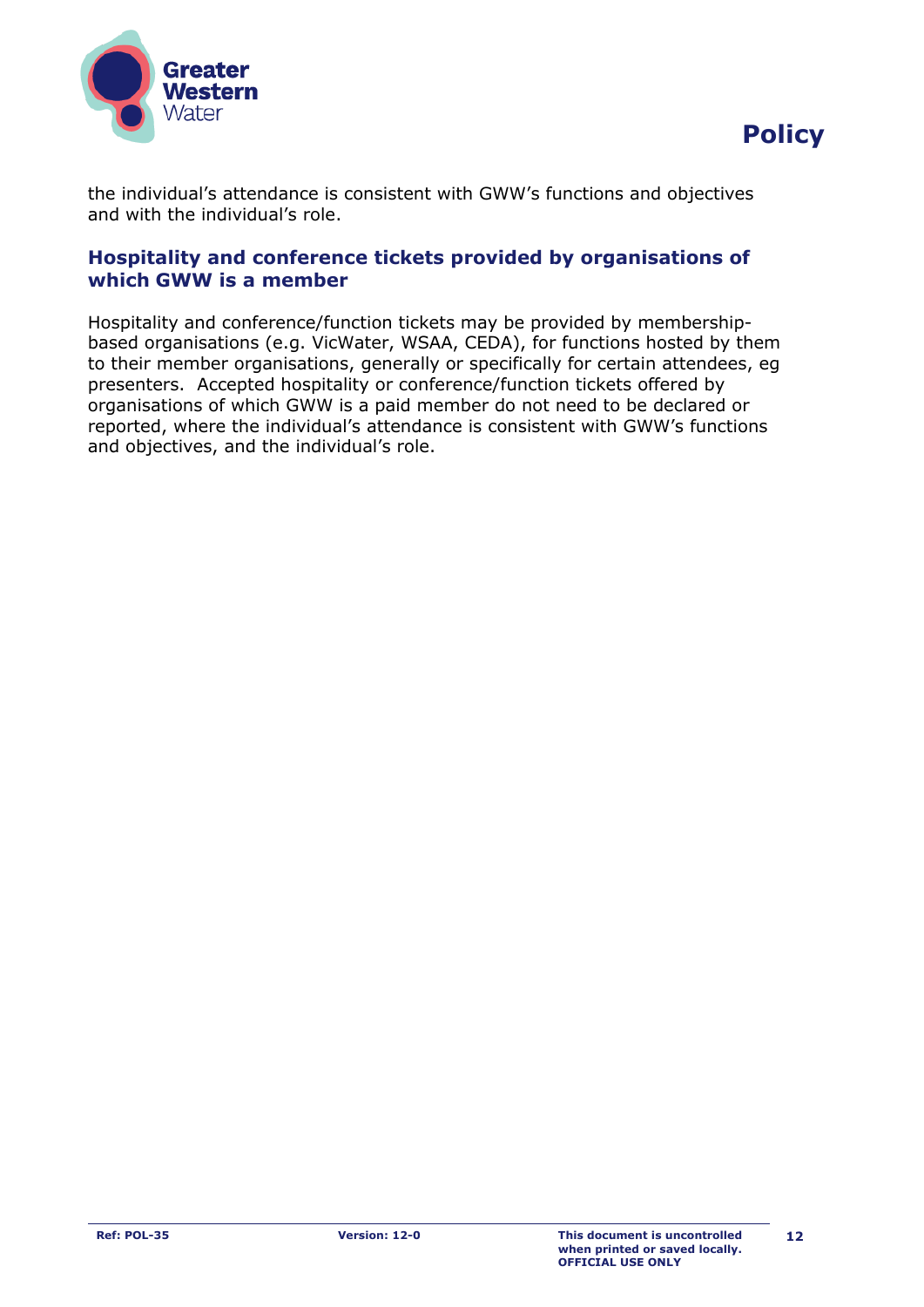



### **8. Management of the provision of gifts, benefits and hospitality**

This section sets out the requirements for providing gifts, benefits and hospitality.

### **Figure 2. HOST test**

| H              | Hospitality | To whom is the gift or hospitality being provided?                                                                                                                                                                                                                                   |
|----------------|-------------|--------------------------------------------------------------------------------------------------------------------------------------------------------------------------------------------------------------------------------------------------------------------------------------|
|                |             | Will recipients be external business partners, or individuals of<br>the host organisation?                                                                                                                                                                                           |
| $\overline{O}$ | Objectives  | For what purpose will hospitality be provided?<br>Is the hospitality being provided to further the conduct of<br>official business? Will it promote and support government policy<br>objectives and priorities? Will it contribute to staff wellbeing<br>and workplace satisfaction? |
| S              | Spend       | Will public funds be spent? What type of hospitality will be<br>provided? Will it be modest or expensive, and will alcohol be<br>provided as a courtesy or an indulgence? Will the costs incurred<br>be proportionate to the benefits obtained?                                      |
| $\top$         | Trust       | Will public trust be enhanced or diminished?                                                                                                                                                                                                                                         |
|                |             | Could you publicly explain the rationale for providing the gift or<br>hospitality?                                                                                                                                                                                                   |
|                |             | Will the event be conducted in a manner which upholds the<br>reputation of the public sector? Have records in relation to the<br>gift or hospitality been kept in accordance with reporting and<br>recording procedures?                                                             |

### **Requirements for providing gifts, benefits and hospitality**

Gifts, benefits and hospitality may be provided when welcoming guests, to facilitate the development of business relationships, further public sector business outcomes and to celebrate achievements.

When deciding whether to provide gifts, benefits or hospitality or the type of gift, benefit or hospitality to provide, individuals must ensure:

• Any gift, benefit or hospitality is provided for a business reason that furthers the conduct of official business or other legitimate organisational goals, or promotes and supports government policy objectives and priorities;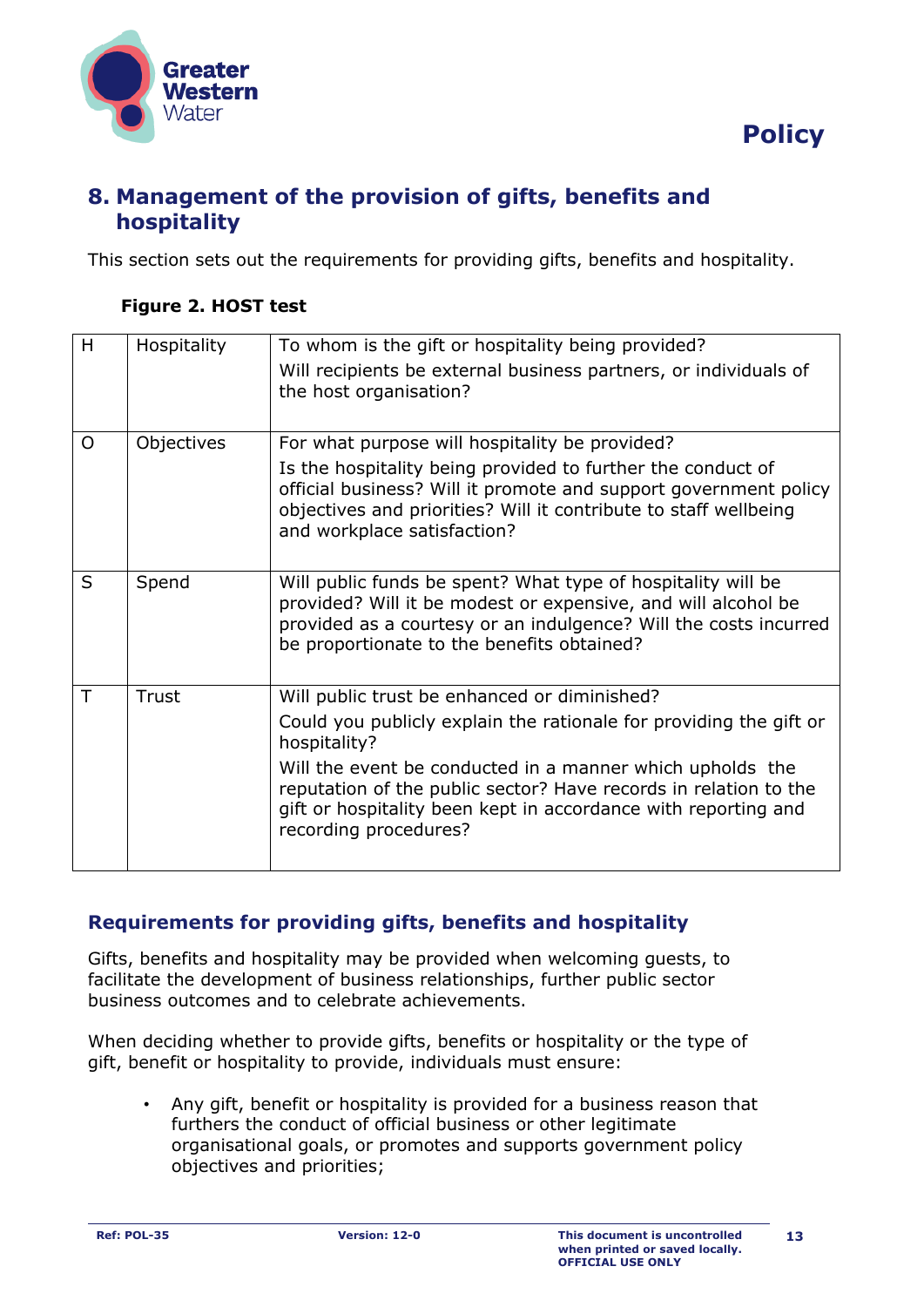



- That any costs are proportionate to the benefits obtained for the State, and would be considered reasonable in terms of community expectations (the 'HOST' test at Figure 2 is a good reminder of what to think about in making this assessment);
- It does not raise an actual, potential or perceived conflict of interest; and
- That when hospitality is provided, individuals demonstrate professionalism in their conduct, and uphold their obligation to extend a duty of care to other participants.

### **Containing costs**

Individuals should contain costs involved with providing gifts, benefits and hospitality wherever possible, and should comply with the financial probity and efficient use of resources guidance outlined in the Code of Conduct for Victorian Public Sector Employees, the Code of Conduct for Directors of Public Entities, and the GWW Code of Conduct. The following questions may be useful to assist individuals to decide on the type of gift, benefit or hospitality to provide:

- Will the cost of providing the gift, benefit or hospitality be proportionate to the potential benefits?
- Is an external venue necessary or does the organisation have facilities to host the event?
- Is the proposed catering or hospitality proportionate to the number of attendees?
- Does the size of the event and number of attendees align with intended outcomes?
- Is the gift symbolic, rather than financial, in value?
- Will providing the gift, benefit or hospitality be viewed by the public as excessive?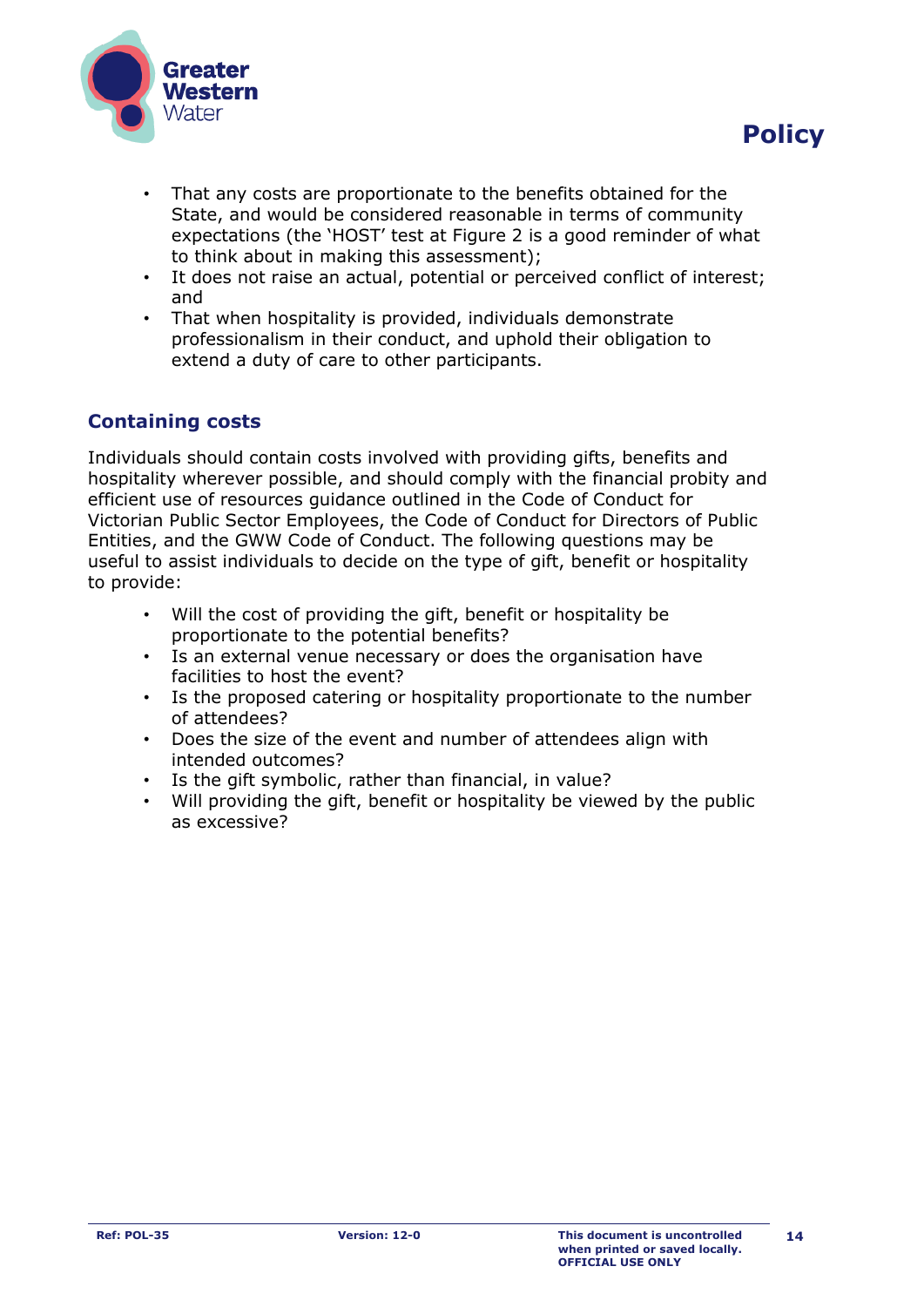



### **Reward and recognition programs**

Modest gifts may be provided to Individuals in exceptional circumstances as part of the GWW Reward and Recognition program. Financial gifts to Individuals such as vouchers or gift cards are prohibited.

#### **Maximum expenditure on unbudgeted gifts**

GWW has set a nominal limit of \$150 for the maximum expenditure on gifts to others, where the expenditure has not been explicitly budgeted for. This nominal limit is a total for a discrete, unbudgeted gift. It is not per person or an annual total.

#### **Flowers**

Flowers can be purchased from public funds in the event of the death of an Individual or close family member. Should work colleagues choose to recognise life events such as the birth of a child flowers and gifts are funded through staff collections.

### **Providing catering and alcohol for external events**

Catering is provided at functions for external guests subject to the following criteria:

- There is a real benefit to the department;
- The expenditure is modest and proportionate to the benefit;
- It is not excessive;
- It is not too frequent; and
- It is consistent with community expectations.

Alcohol may be purchased with public funds to serve at functions (off-site only) for external guests based on the following:

- Provision of alcohol would be relatively uncommon and be associated with a meal;
- Any event where alcohol is served should be held at a time that minimises the risk of Individuals returning to work impaired by alcohol (e.g. if standard office hours are worked, the event should be held in the late afternoon or early evening);
- Events with alcohol service do not exceed two hours in duration;
- No more than two standard drinks per person are provided; and
- The provision of alcohol should be incidental to the overall level of hospitality provided.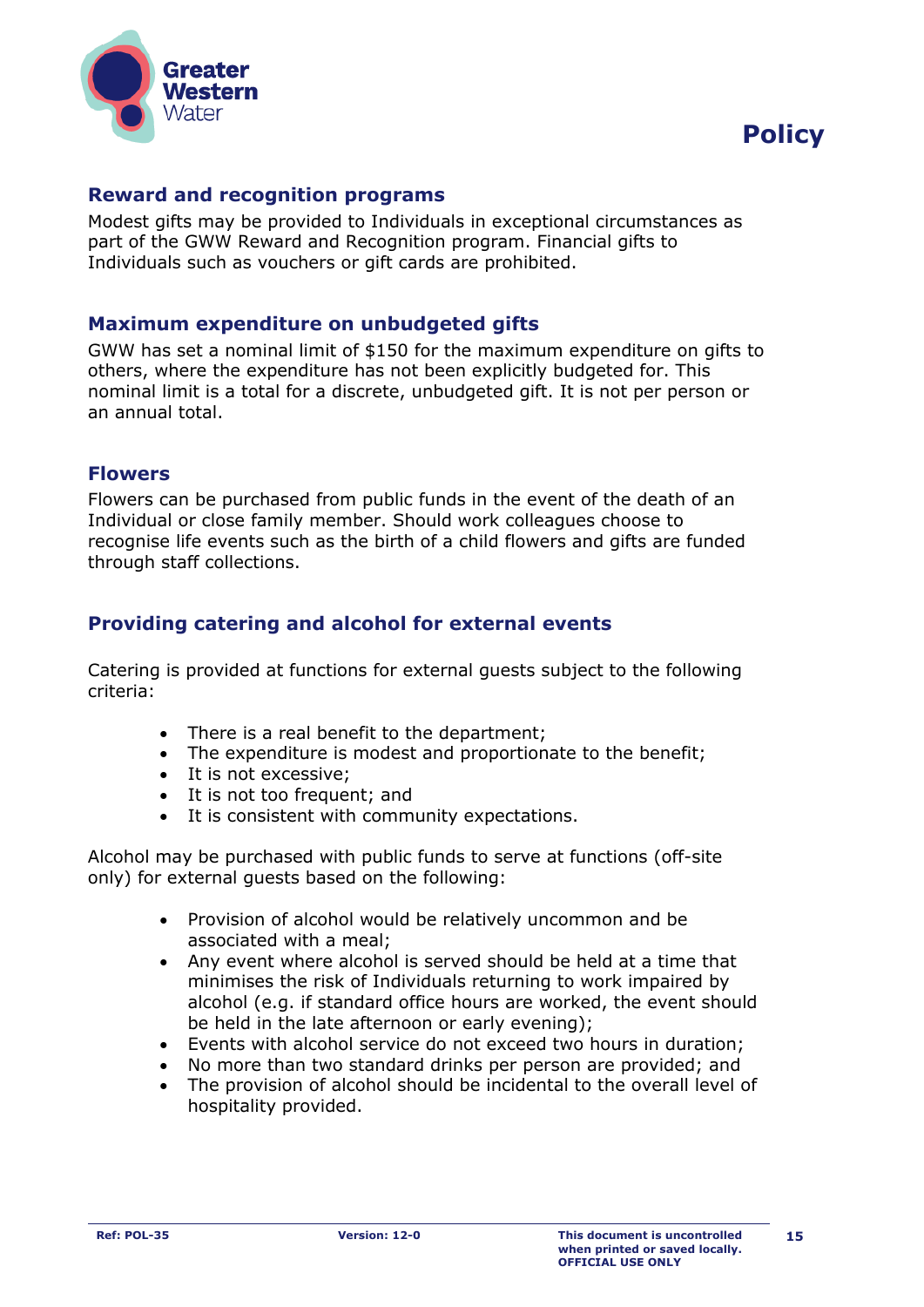



### **Providing alcohol at internal events**

GWW does not permit the purchase of alcohol with public funds for internal events. Having non-GWW staff or contractors, guests or stakeholders at an event does not necessarily mean it is not an internal event.

GWW practice for recognition events is that the business unit funds a modest meal and soft drinks. Staff must also comply with GWW's Drug and Alcohol Policy.

### **Providing catering at internal events**

GWW provides modest catering for employees for events such as annual recognition events or marking the completion of a major project based on the following considerations:

> • The extent to which the event will contribute to organisational objectives by, for example, reinforcing particular values or motivating staff;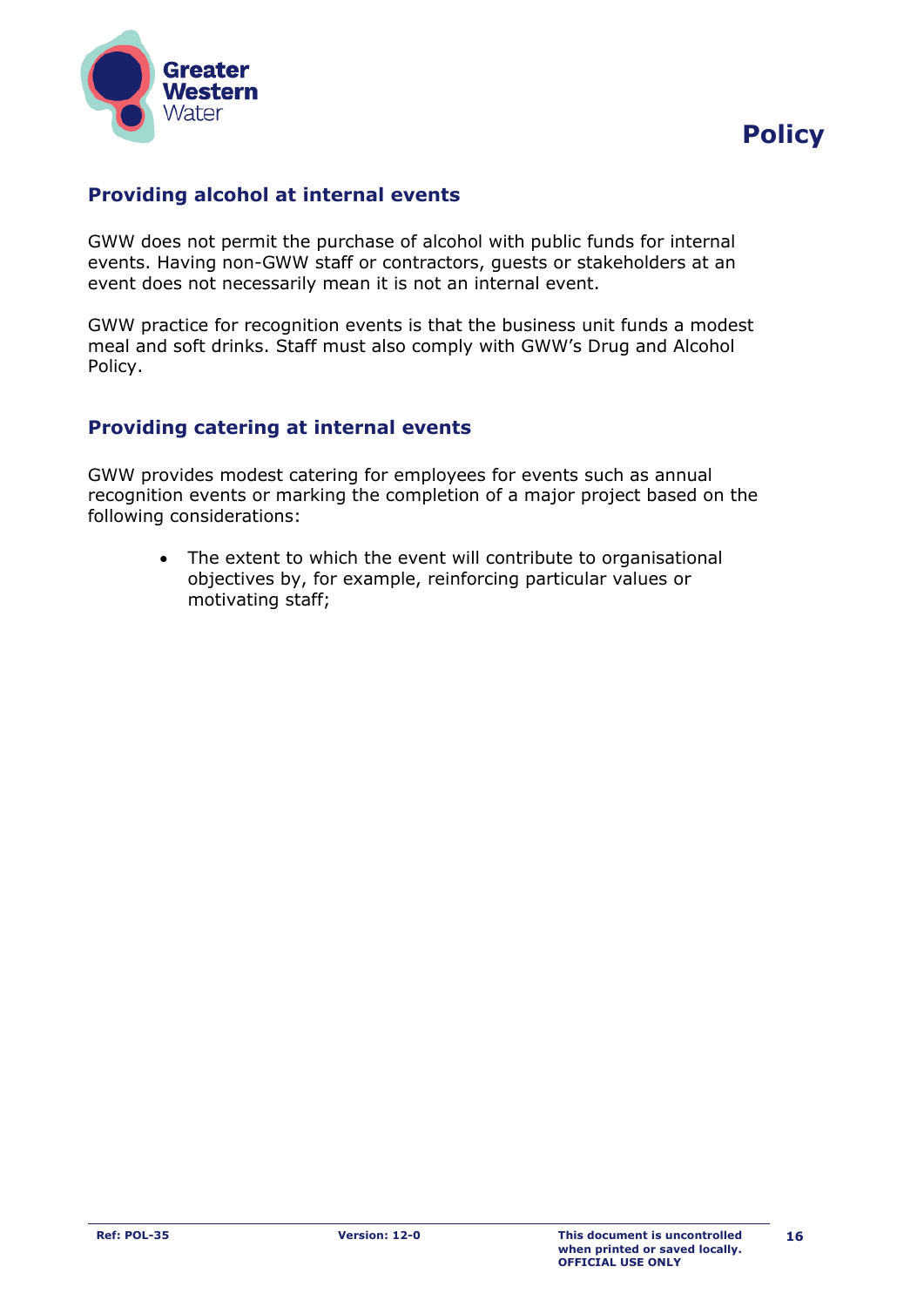



- Whether there have been multiple recent events that would result in perceptions of excess; or
- The need to balance the positive benefits of public recognition with community expectations in relation to modest expenditure by public officials.

Celebrations of events such as birthdays, marriages or the birth of a child are not catered with public funds.

GWW practice is that meetings are scheduled to avoid conflict with meal times. Where that is not possible, a break is encouraged to enable participants to seek their own refreshments. If an event or meeting extends over meal times, modest hospitality can be provided.

As a guideline, provide refreshments when meetings exceed these times:

- 2 hours for morning or afternoon tea
- 3 hours for lunch
- 5 hours for lunch and either morning or afternoon tea
- 7 hours for lunch, morning tea and afternoon tea

### **9. Related policy, legislation and other documents**

- Minimum accountabilities for the management of gifts, benefits and hospitality (see Instructions supporting the Standing Directions of the Minister for Finance)
- GWW's Code of Conduct
- GWW's Conflict of Interest Policy (Employees)
- *Public Administration Act 2004*
- Code of Conduct for Victorian Public Sector Employees
- Code of Conduct for Directors of Victorian Public Entities
- Victorian Public Sector Commission's Gifts, Benefits and Hospitality Policy Guide

### **10. Authorising officer and organisational delegate**

This policy is issued under the authority of the Board and is subject to annual review. The organisational delegate is the Chief Financial Officer. The Chief Financial Officer has the following responsibilities in relation to this policy:

- Establish, implement and regularly review organisational policies and processes for the effective management of gifts, benefits and hospitality that comprehensively address this policy's requirements.
- Establish and communicate a clear policy position to business associates on the offering of gifts, benefits and hospitality to employees, including possible consequences for a business associate acting contrary to the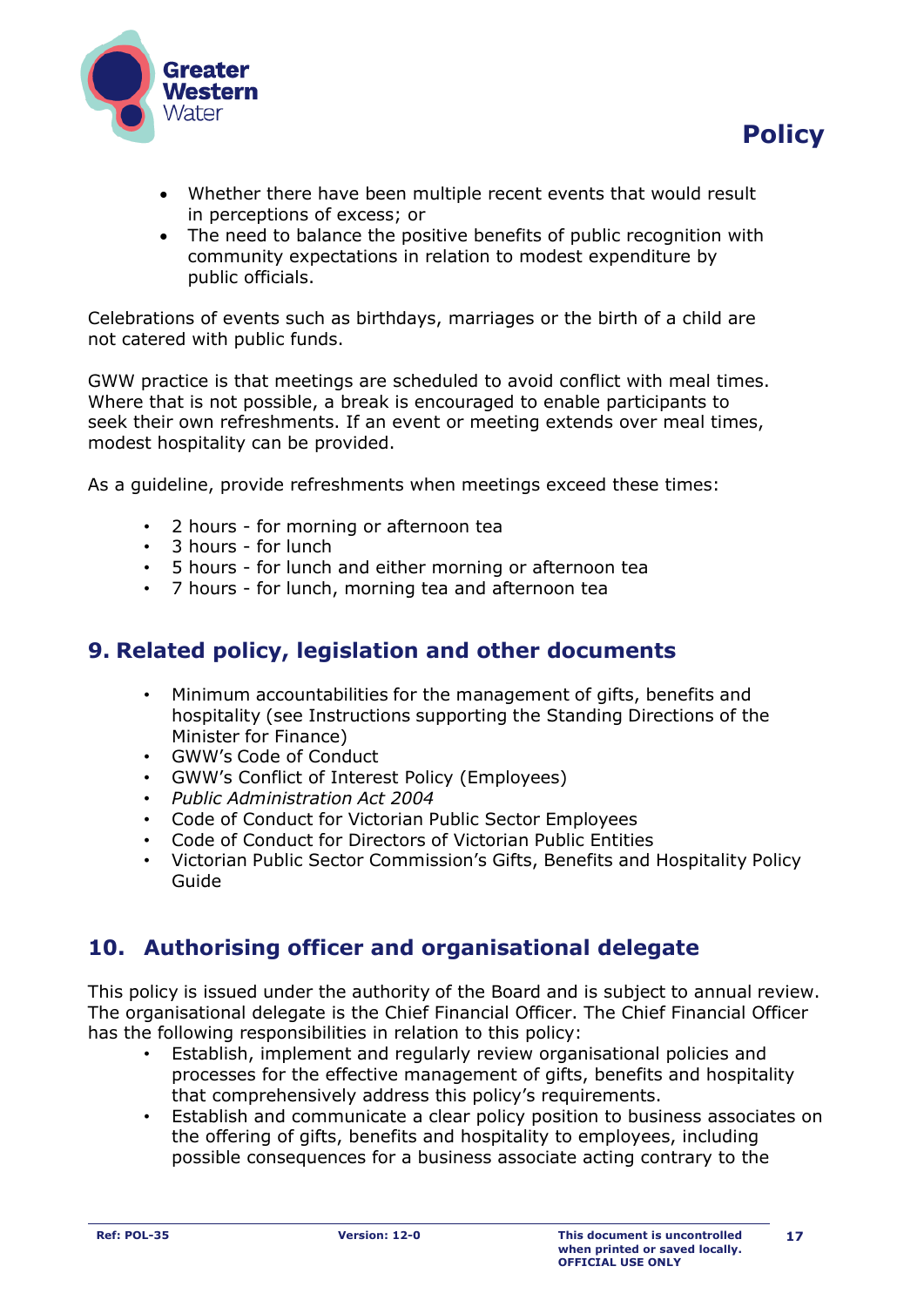



organisation's policy position. This must take into consideration any whole of Victorian Government supplier codes of conduct.

- Report at least annually to GWW's Risk Management and Audit Committee on the administration and quality control of GWW's gifts, benefits and hospitality policy, processes and register. This report must include analysis of GWW's gifts, benefits and hospitality risks (including repeat offers from the same source and offers from business associates), risk mitigation measures and any proposed improvements; and
- Publish GWW's gifts, benefits and hospitality policy and register on GWW's public website. The published register should cover the current and the previous financial year.

### **11. Breaches**

Disciplinary action consistent with the relevant industrial instrument and legislation, including dismissal, may be taken where an individual fails to adhere to this policy. This includes where an individual fails to avoid wherever possible or identify, declare and manage a conflict of interest related to gifts, benefits and hospitality in accordance with GWW's Code of Conduct.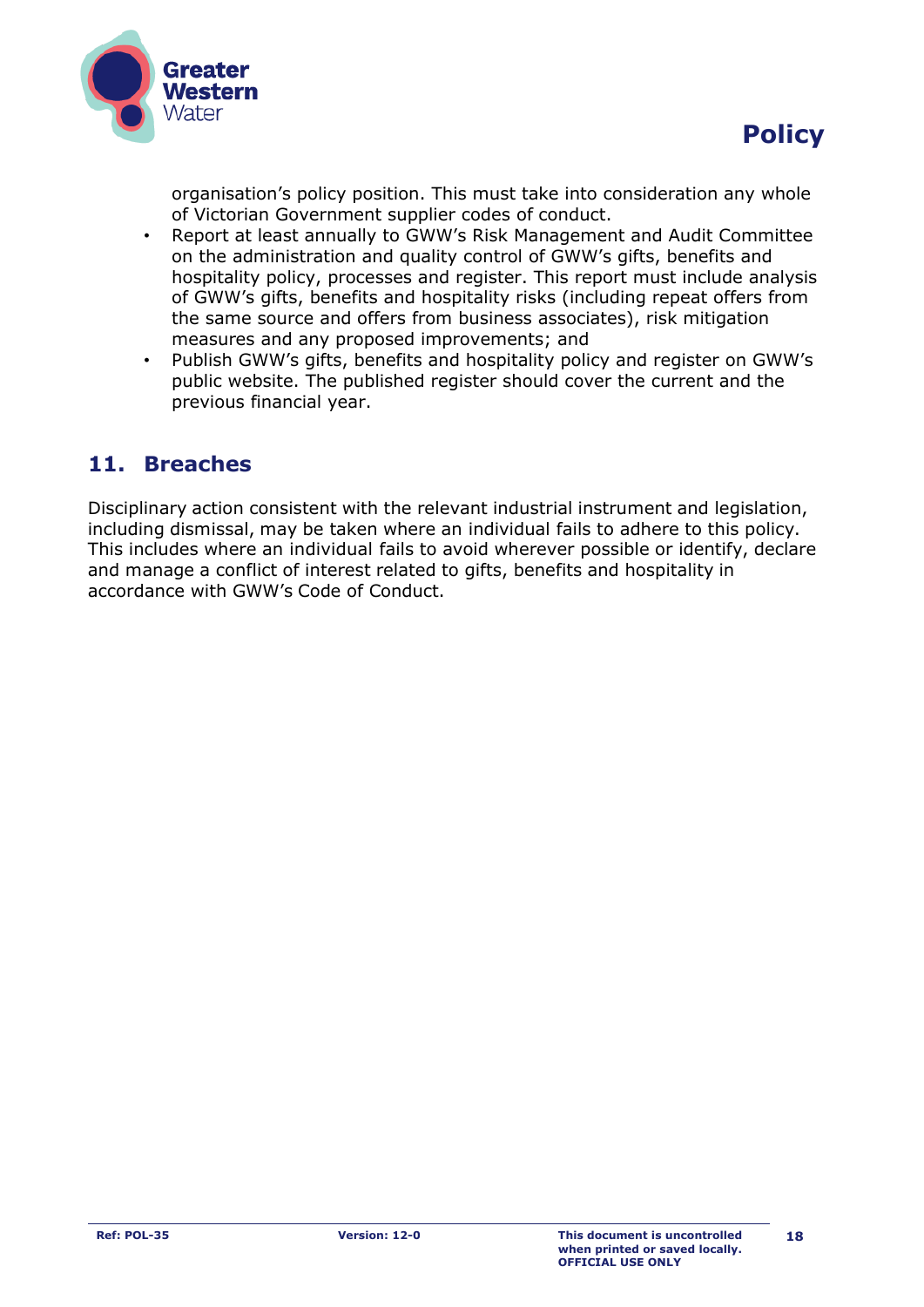



Actions inconsistent with this policy may constitute misconduct under the *Public Administration Act 2004*, which includes:

- Breaches of the binding Code Of Conduct for Victorian Public Sector Employees and/or the Code of Conduct for Directors of Public Entities, such as sections of the Code covering conflict of interest, public trust and gifts and benefits; and
- Individuals making improper use of their position.

For further information on managing breaches of this policy, please contact the responsible person.

GWW will communicate its policy on the offering and provision of gifts, benefits and hospitality to contractors, consultants and other business associates. Those identified as acting inconsistently with this policy may be subject to contract re-negotiation, including termination.

## **12. Speak up**

Individuals who consider that gifts, benefits and hospitality or conflict of interest within GWW may not have been declared or are not being appropriately managed should speak up and notify the responsible person. Individuals who believe they have observed corrupt conduct in their colleagues may also make a public interest disclosure directly to the Independent Based-based Anti-corruption Commission (IBAC).

GWW will take decisive action, including possible disciplinary action, against individuals who discriminate against or victimise those who speak up in good faith.

### **Contacts for further information**

A conflict of interest resulting from the acceptance of a gift, benefit or hospitality is not always clear to those who have them. Individuals who are unsure about accepting a gift, benefit or hospitality, or the application of this policy, should ask the responsible person for advice.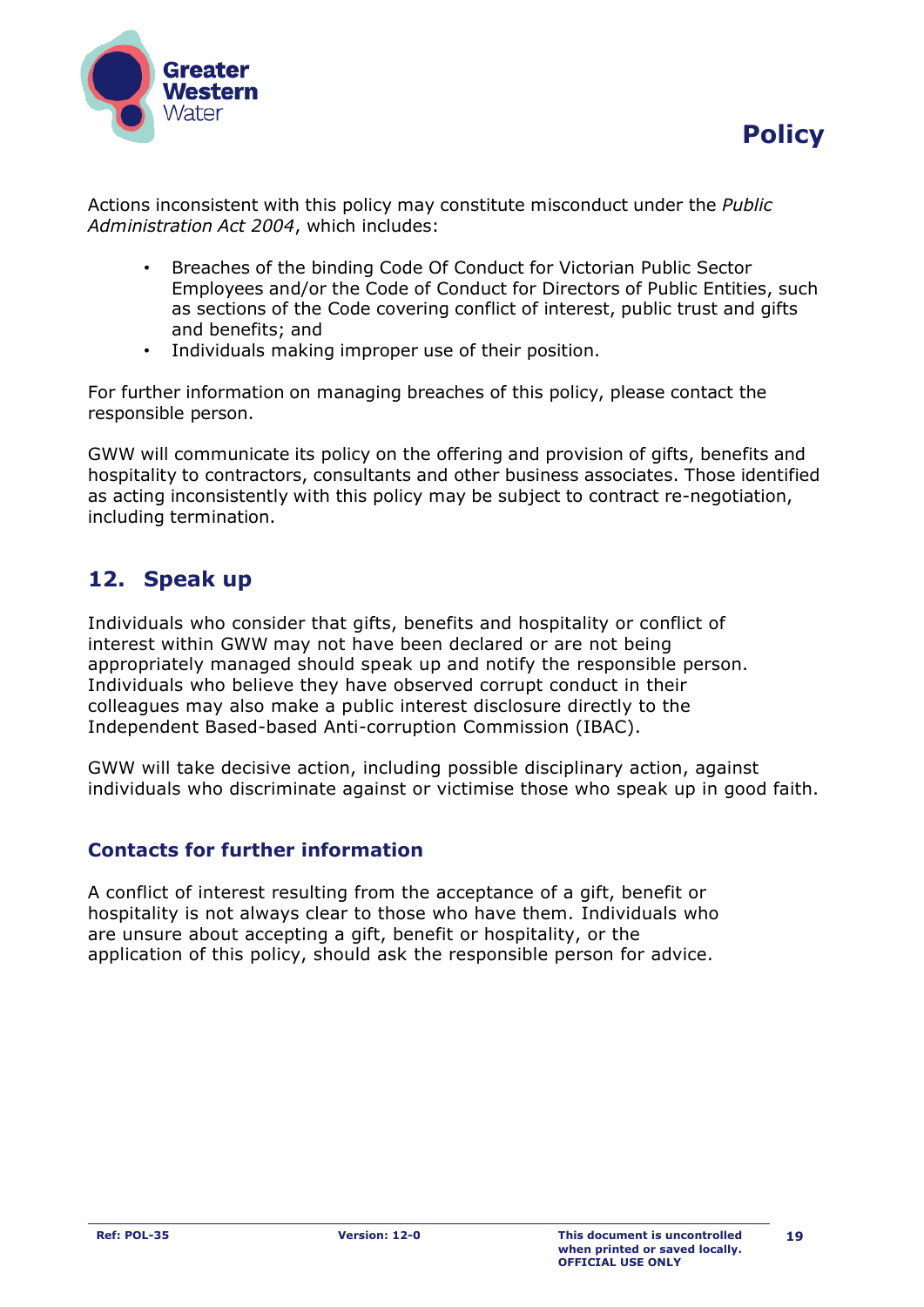



### **Schedule A – Minimum accountabilities**

### **Individuals offered gifts, benefits and hospitality:**

- 1. Do not, for themselves or others, seek or solicit gifts, benefits and hospitality.
- 2. Refuse all offers of gifts, benefits and hospitality that:
	- Are money, items used in a similar way to money, or items easily converted to money
	- Give rise to an actual, potential or perceived conflict of interest;
	- May adversely affect their standing as a public official or which may bring GWW or the public sector into disrepute; or
	- Are reportable offers without a legitimate business benefit.
- 3. Declare all reportable offers (valued at \$50 or more) of gifts, benefits and hospitality (whether accepted or declined) on GWW's register, and seek written approval from the responsible person to accept any reportable offer.
- 4. Refuse bribes or inducements and report inducements and bribery attempts to the Chief Financial Officer (who should report any criminal or corrupt conduct to Victoria Police or the Independent Broad-based Anticorruption Commission).

### **Individuals providing gifts, benefits and hospitality:**

- 5. Ensure that any gift, benefit and hospitality is provided for a business purpose in that it furthers the conduct of official business or other legitimate organisational goals, or promotes and supports government policy objectives and priorities.
- 6. Ensure that any costs are proportionate to the benefits obtained for GWW or the State, and would be considered reasonable in terms of community expectations.
- 7. Ensure that when hospitality is provided, Individuals demonstrate professionalism in their conduct, and uphold their obligation to extend a duty of care to other participants.

### **Heads of public sector organisations:**

- 8. Establish, implement and review organisational policies and processes for the effective management of gifts, benefits and hospitality that comprehensively address these minimum accountabilities.
- 9. Establish and maintain a register for gifts, benefits and hospitality offered to public officials that, at a minimum, records sufficient information to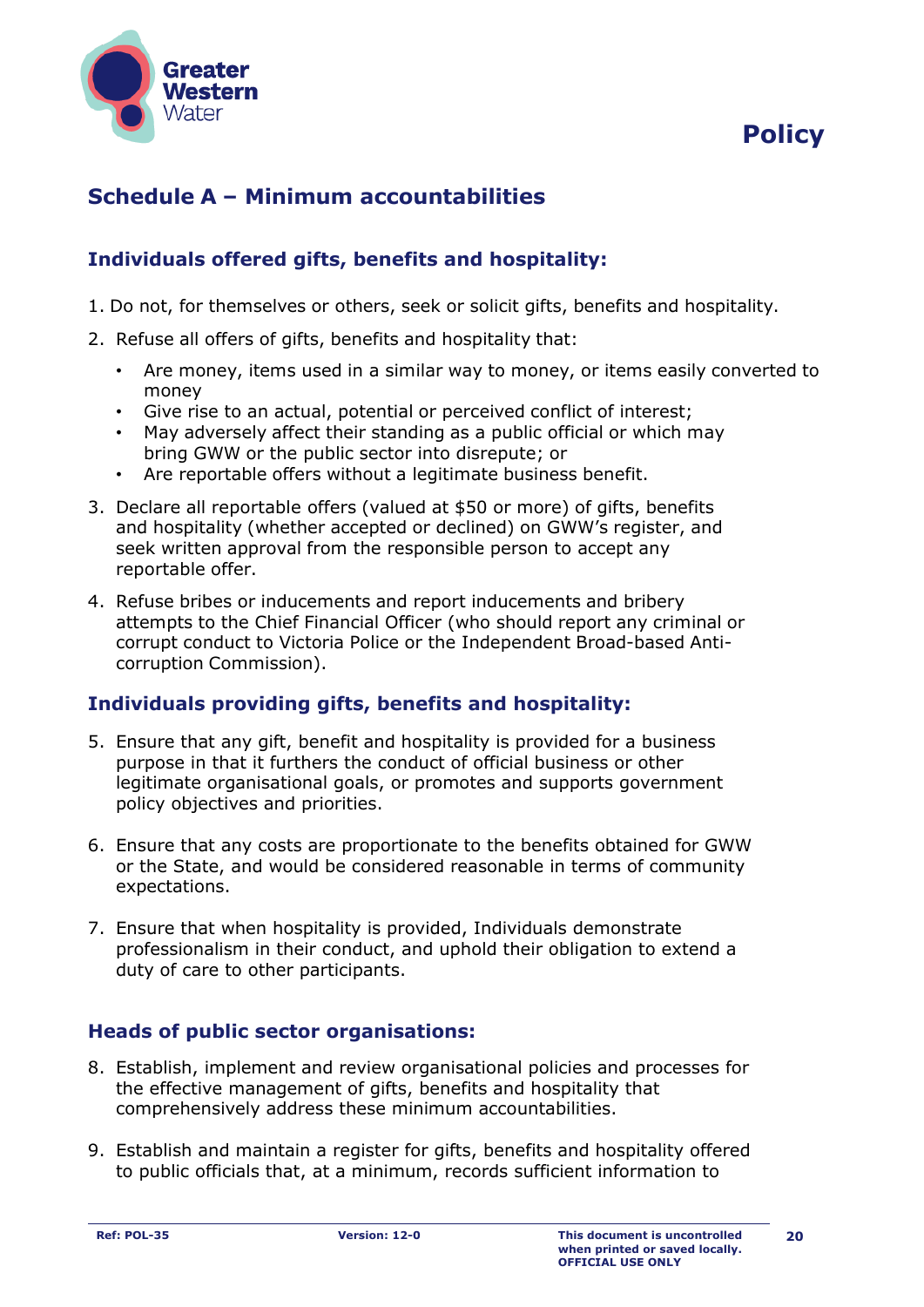



effectively monitor, assess and report on these minimum accountabilities.

- 10.Communicate and make clear within GWW that a breach of the gifts, benefits and hospitality policies or processes may constitute a breach of binding codes of conduct and may constitute criminal or corrupt conduct, and may result in disciplinary action.
- 11.Establish and communicate a clear policy position to business associates on the offering of gifts, benefits and hospitality to Individuals, including possible consequences for a business associate acting contrary to GWW's policy position. This must take into consideration any whole of Victorian Government supplier codes of conduct.
- 12.Report at least annually to GWW's Risk Management and Audit Committee on the administration and quality control of its gifts, benefits and hospitality policy, processes and register. This report must include analysis of GWW's gifts, benefits and hospitality risks (including repeat offers from the same source and offers from business associates), risk mitigation measures and any proposed improvements.
- 13.Publish GWW's gifts, benefits and hospitality policy and register on its public website. The published register should cover the current and the previous financial year.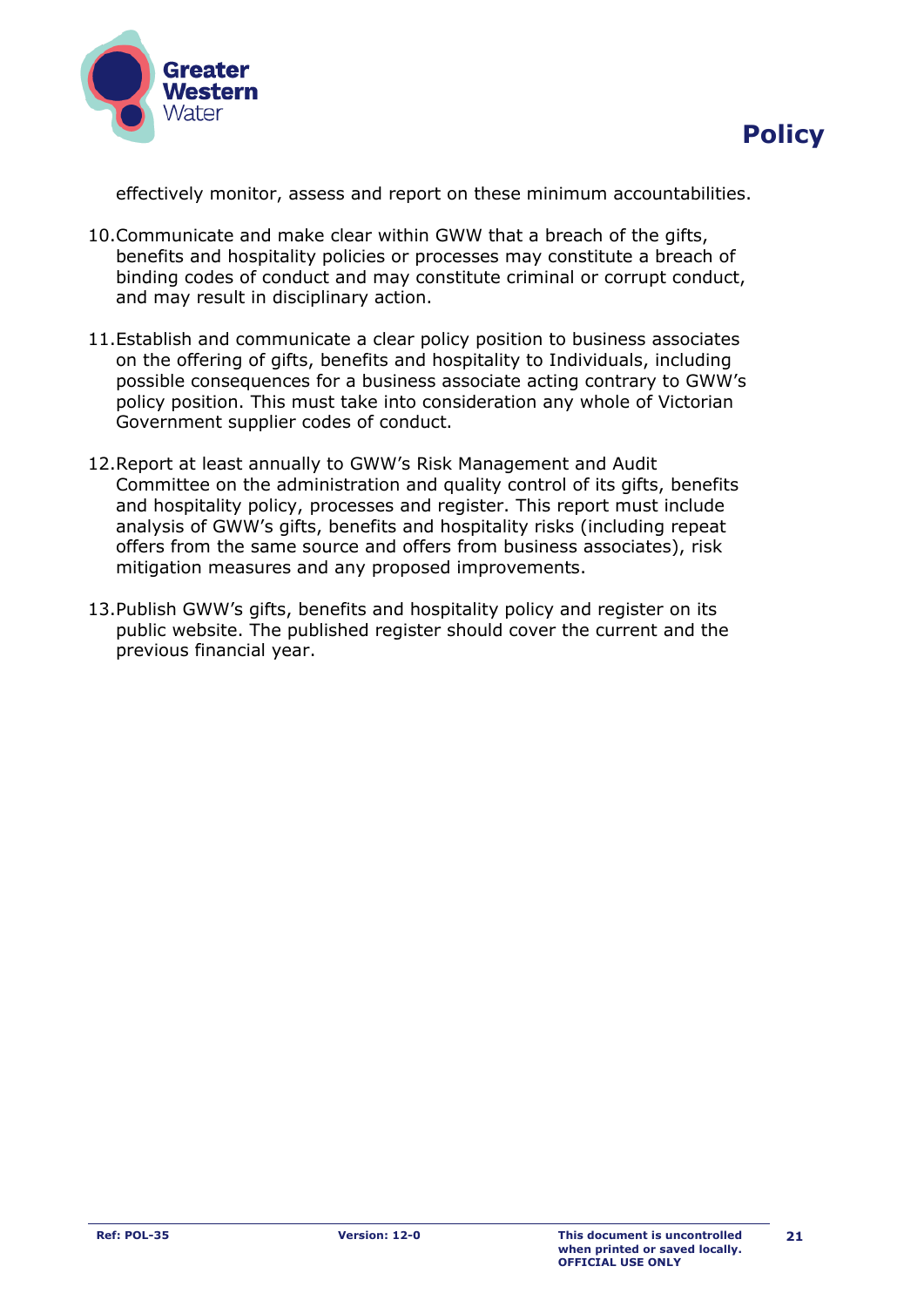

### **Schedule B – Gifts, benefits and hospitality declaration form**

### **Instructions**

To be completed by the recipient of the reportable gift, benefit or hospitality offer within 14 days of the offer being made and sent to the responsible person. This form is electronic and can be found on the Watershed. This will automatically be sent to the appropriate person.

| Your name                                                                                      |
|------------------------------------------------------------------------------------------------|
| Your position (eg Policy Officer)                                                              |
| Your unit or division (eg Climate Change)                                                      |
| Details of the gift, benefit or hospitality                                                    |
| Date offered                                                                                   |
| Description of the gift, benefit or hospitality                                                |
| Estimated or actual value                                                                      |
| Name of the person making the offer                                                            |
| Position or title of the person making the offer                                               |
| Name of the organisation making the offer                                                      |
| Type of organisation (e.g. conference organiser, government agency,<br>consulting firm)        |
| Why is the offer being made?                                                                   |
|                                                                                                |
|                                                                                                |
|                                                                                                |
| Is the person or organisation making the offer a business associate                            |
| of the agency?                                                                                 |
| If yes, describe the relationship between them and the organisation.                           |
| If no, describe the relationship between you and the person or                                 |
| organisation making the offer (eg friendship)                                                  |
|                                                                                                |
| Would accepting the offer create an actual, potential or perceived                             |
| conflict of interest?                                                                          |
| If yes, then the offer must be declined.                                                       |
|                                                                                                |
| Would accepting the invitation bring you, the agency or the public                             |
| sector into disrepute?                                                                         |
| If yes, then the offer must be declined.                                                       |
|                                                                                                |
| Is there a legitimate business benefit to GWW or the public sector for<br>accepting the offer? |
| For example:                                                                                   |
| • Was it offered during your official duties?                                                  |
| • Does it relate to your official responsibilities?                                            |
| • Does accepting bring any benefit to Greater Western Water, the                               |
| public sector or the State?                                                                    |
| If no, then the offer must be declined.                                                        |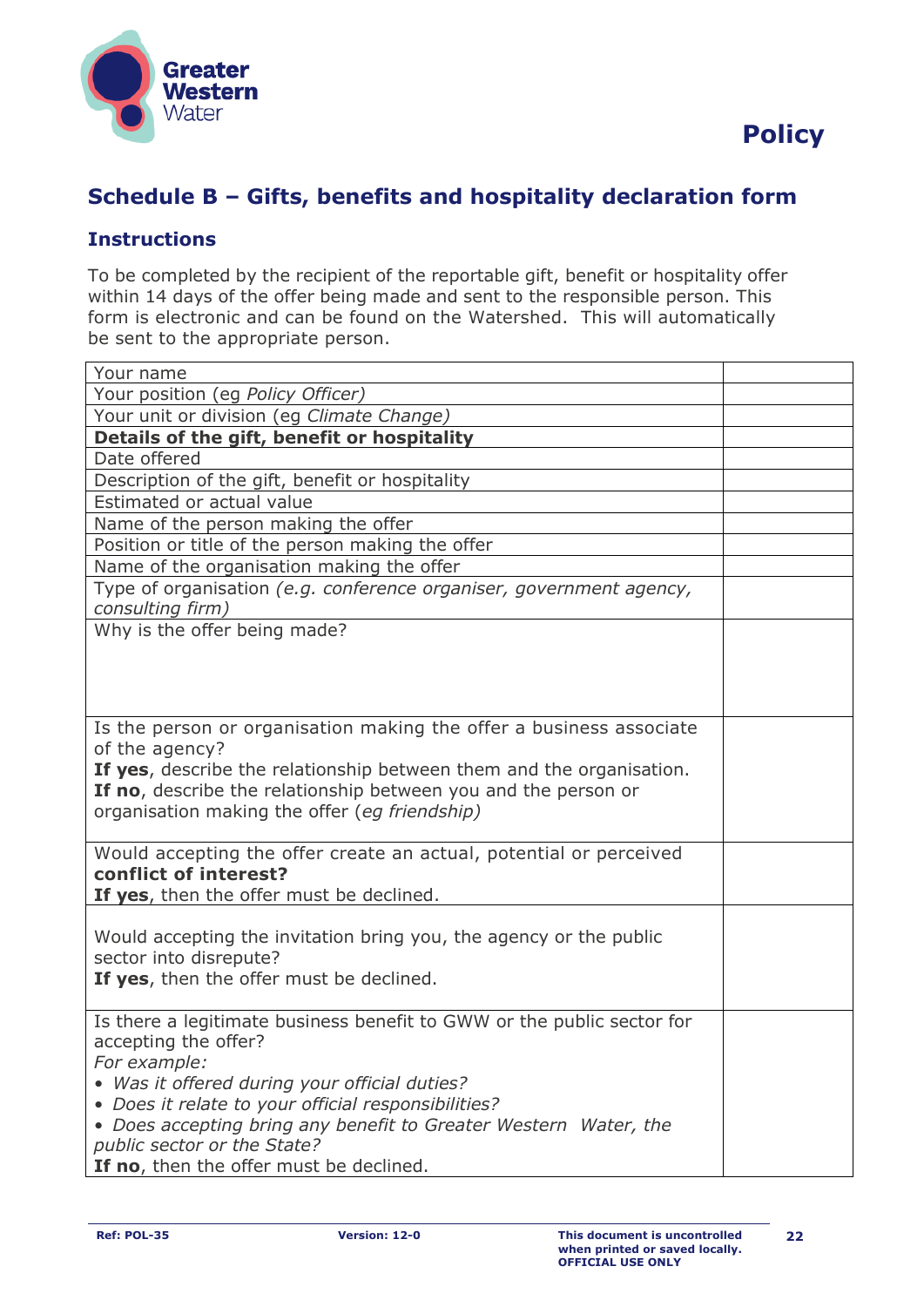

| If yes, then the business benefit must be detailed.                                         |           |
|---------------------------------------------------------------------------------------------|-----------|
| Is the offer an official or ceremonial gift provided when conducting business with official |           |
| delegates or representatives from another organisation, the community or another            |           |
| government?                                                                                 |           |
|                                                                                             |           |
| If yes, please provide details.                                                             |           |
| Did I accept or decline the offer?                                                          |           |
| I declare that the details above are accurate and complete.                                 |           |
|                                                                                             |           |
|                                                                                             |           |
|                                                                                             |           |
|                                                                                             | Signature |
|                                                                                             | Date      |
| The responsible person to complete                                                          |           |
| Your name                                                                                   |           |
| Your position or title (e.g. Director)                                                      |           |
| Your unit or division (e.g. Climate Change)                                                 |           |
| Your relationship to the declarant (e.g. line manager)                                      |           |
| Complete if the declarant declined the offer                                                |           |
| I have reviewed this declaration form and submitted it for inclusion on                     | Signature |
| our Gifts, Benefits & Hospitality Register.                                                 |           |
|                                                                                             |           |
|                                                                                             | Date      |
|                                                                                             |           |
| Complete if the declarant accepted the offer                                                |           |
| What decision was made about the ownership and disposal of the                              |           |
| qift?                                                                                       |           |
| (e.g. was it kept by the declarant, transferred to Greater Western                          |           |
| Water, returned, or donated to charity)                                                     |           |
| I confirm that, to my knowledge, accepting this offer:                                      | Signature |
| · Does not raise an actual, potential or perceived conflict of interest for                 |           |
| the individual or myself; and                                                               |           |
| . Will not bring the individual, myself, Greater Western Water or the                       | Date      |
| public sector into disrepute; and                                                           |           |
| • Will provide a clear and legitimate business benefit to Greater                           |           |
| Western Water, the public sector or the                                                     |           |
| State.                                                                                      |           |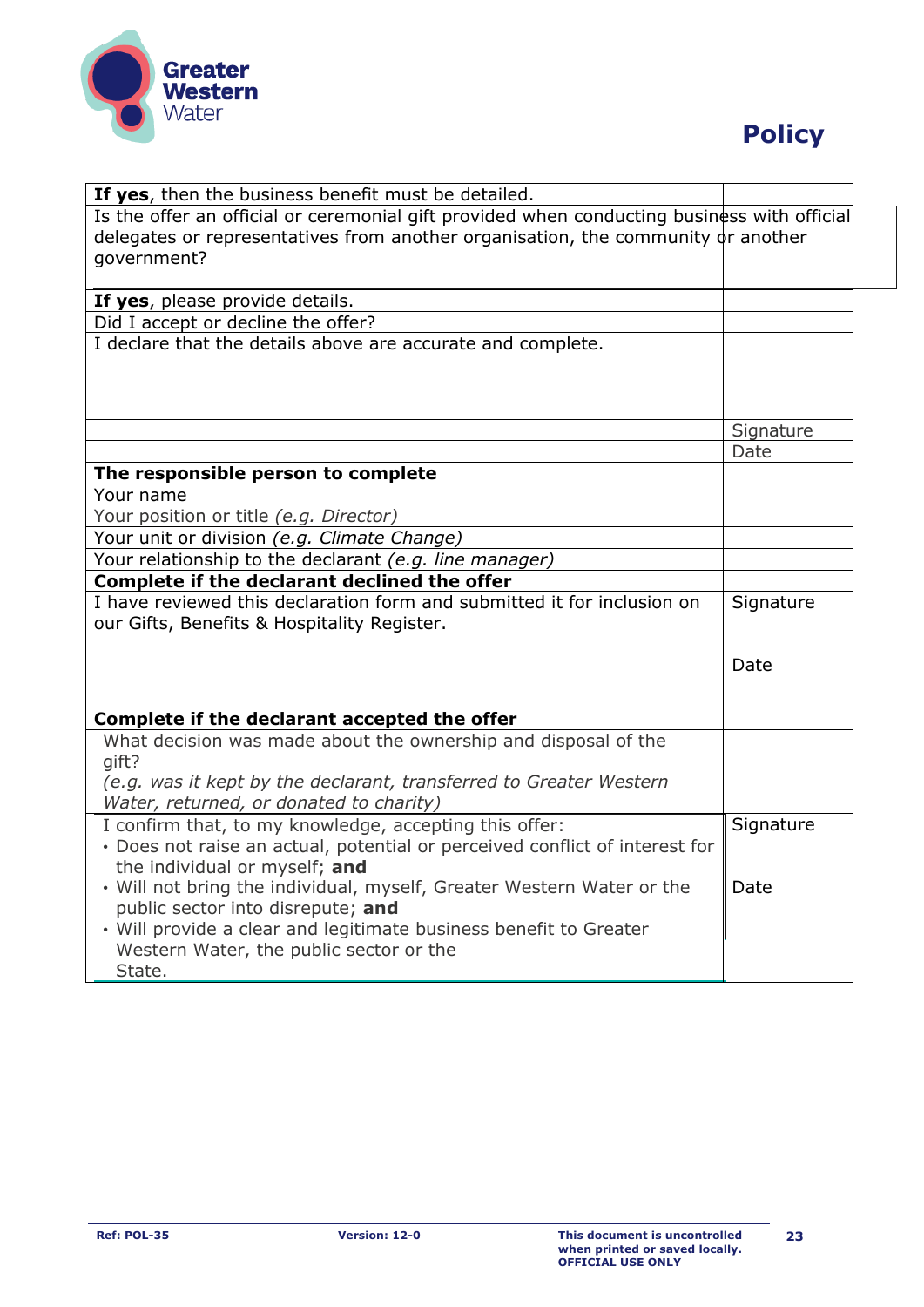